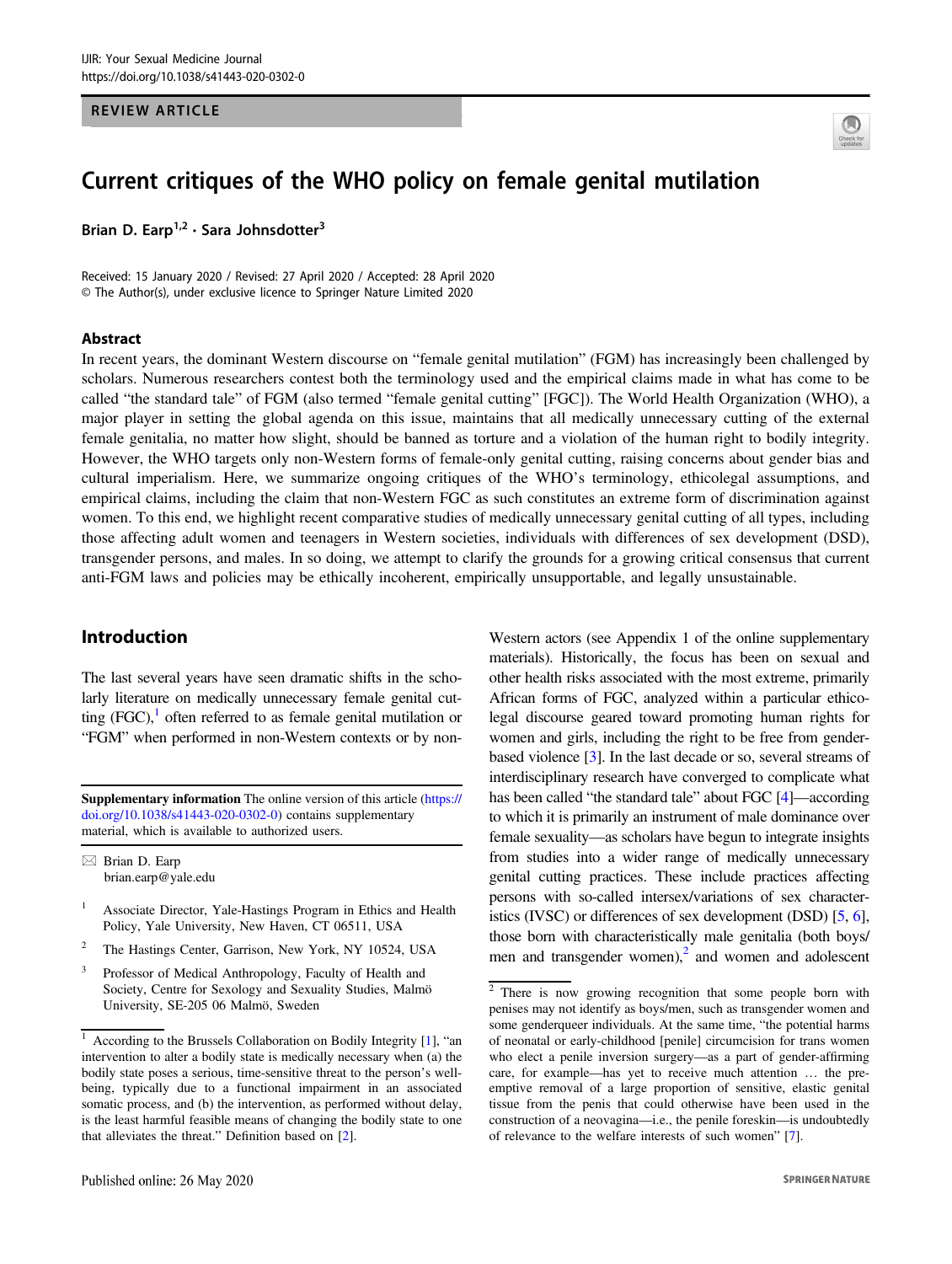girls seeking "cosmetic" genital procedures in Western countries (see Appendix 2 of the online supplementary materials for a selective bibliography of this comparative research).<sup>3</sup>

The emerging critical consensus appears to be that many popular beliefs about African, Middle Eastern, and Southeast Asian forms of FGC, including what they involve, why they are done, and how they affect women's health and sexuality, are based on misleading, oversimplified, or false empirical assumptions (often involving inappropriate extrapolations from nonrepresentative cases), or top-down theoretical models that fail to account for the observable diversity of genital cutting practices across societies [\[8](#page-10-0)–[11](#page-10-0)]. Consequently, mainstream legal, ethical, and policy responses premised on such beliefs have increasingly been criticized as culturally biased, incoherent, unsustainable, and even harmful to affected individuals and populations, including children and vulnerable minority women. In this review, we highlight some of the key areas in which dominant ways of thinking about FGC have been challenged by recent scholarship, and point to important open questions that need to be carefully addressed in future research.

## Terminology and definitions

One recurring point of contestation is the very terminology to be used in describing the cluster of practices in question. The most common starting point in referring to this cluster is the World Health Organization (WHO) typology of "female genital mutilation," defined as "all procedures involving partial or total removal of the external female genitalia or other injury to the female genital organs for nonmedical reasons" [\[12](#page-10-0)] (see Appendix 1). These procedures range from ritual pricking or nicking of the clitoral hood, without removal of any genital tissue (an instance of FGM Type IV on the WHO typology) to partial removal of the clitoral hood (FGM Type Ia) to cutting of the labia without modification of the clitoris (FGM Type IIa) to excision of some portion of the external clitoris—i.e., the clitoral glans and sometimes part of the shaft/body—with or without modification of the labia (FGM Type Ib) to narrowing of the vaginal opening, with or without modification of the external clitoris (FGM Type III). The appropriateness of applying the term "mutilation" to all of these procedures as such (that is, without regard to their severity, their typical or likely consequences, the means by which they are carried out, the context in which they occur, the reasons for which

- 1. The term is imprecise, conflating multiple distinct procedures done by different groups in different ways for different reasons, with widely varying consequences for health and sexuality [\[11](#page-10-0), [13](#page-10-0)].
- 2. The term is inaccurate (on standard dictionary definitions), as some included procedures, such as ritual nicking or pricking, do not remove tissue, may cause no lasting functional impairments, and often result in no visible change to the morphology of the external female genitalia [[14,](#page-10-0) [15](#page-10-0)].
- 3. The term is misleading with respect to the characteristic motivations of those performing or authorizing the cutting, insofar as it implies an intent to harm or disfigure: parents of all cultural backgrounds who request a genital cutting procedure for their child female, male, or intersex/DSD—virtually never take themselves to be causing net bodily harm or disfigurement; rather, the typical aim is to improve or enhance the child's body in line with locally prevailing sociomedical, religious, esthetic, or (other) cultural norms (however objectionable those norms may be to some, including local dissenters and cultural outsiders) [[13,](#page-10-0) [16](#page-10-0)–[18\]](#page-10-0).
- 4. The term is harmful: it may constitute, or lead to, needless stigmatization of affected women and their bodies/sexuality; many women regard the term as insulting or derogatory, or they may internalize the concept and its connotations, which can have negative consequences for their self-image and self-esteem (Box [1\)](#page-2-0), increase the risk of re-traumatization, and frustrate their ability to enjoy sexual encounters or experiences [\[19](#page-10-0)–[24](#page-11-0)].
- 5. The term is ethnocentric: it is not applied to forms of medically unnecessary FGC that are more familiar to Western cultures, including forms that may be equally or more invasive or nonconsensual, for example, "cosmetic" labiaplasty—increasingly performed on young adolescent girls in the US, UK, and elsewhere [\[25](#page-11-0), [26](#page-11-0)]—or clitoral reduction surgeries for intersex/ DSD children assigned female at birth [[27\]](#page-11-0).
- 6. The term is sexist: the language of "mutilation" is applied indiscriminately to all non-Western forms of medically unnecessary genital cutting affecting females—regardless of severity, intent, or outcome —in official laws and policies, and even in the medical literature, while no form of medically unnecessary intersex/DSD (see Fig. [1\)](#page-2-0) or male genital cutting (MGC) is officially described as "mutilation,"

 $\frac{3}{3}$  Please note that, due to a lack of space, in-text references have been condensed and pared down as much as possible. For the accepted version of the manuscript (pre-copy editing) with more exhaustive citations, see <https://www.academia.edu/42281793>.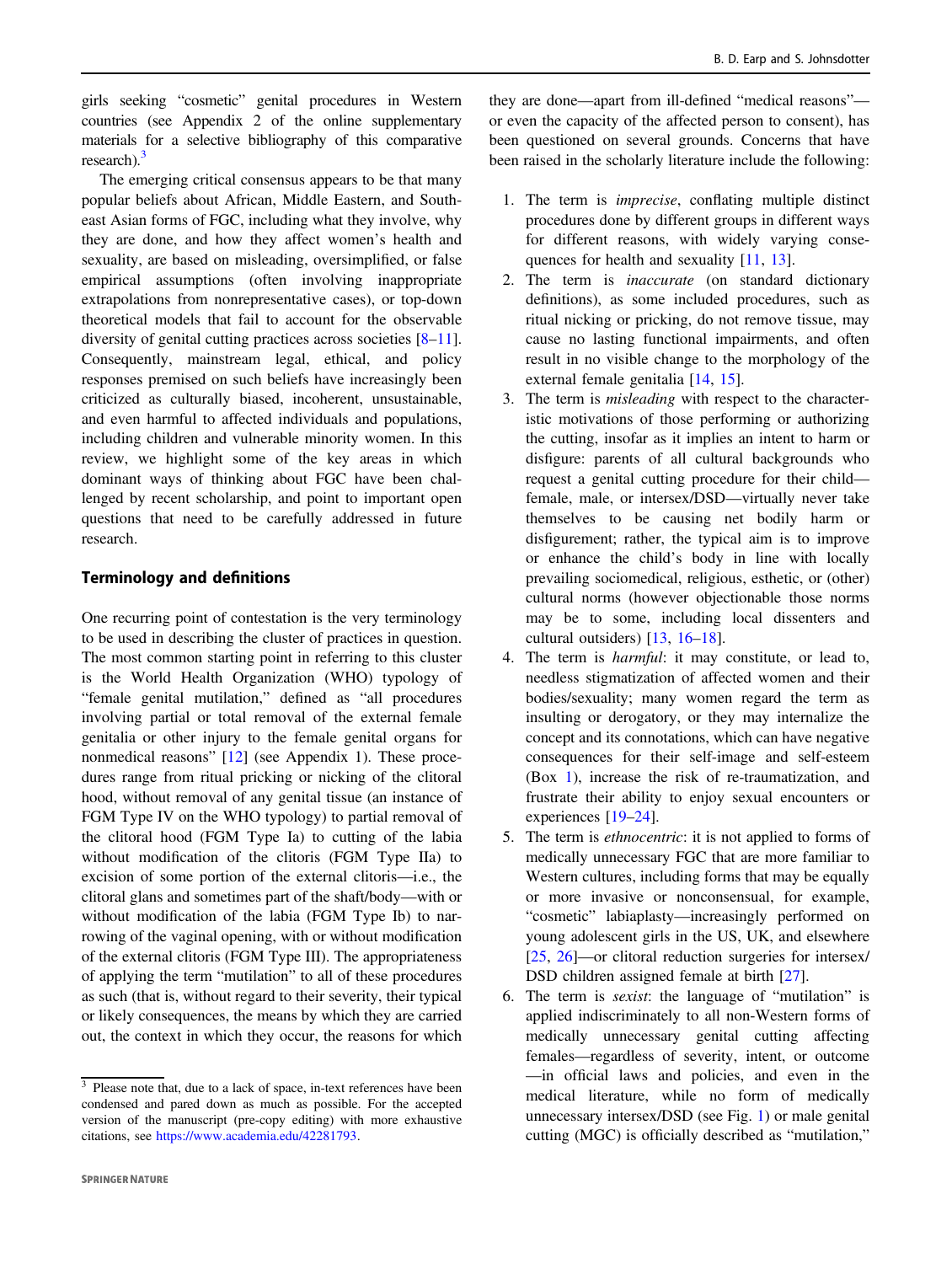<span id="page-2-0"></span>no matter how severe, degrading, involuntary, unhygienic, risky, disabling, or disfiguring (see Box 2) [\[28](#page-11-0)–[32](#page-11-0)].

For these reasons, in this review, we will use the term "FGC" to refer collectively to the practices included within the WHO typology; where possible, we will use more precise language to refer to particular procedures.

## Medical claims

As noted in the previous section, one critique of the WHO definition of "FGM" is that it artificially lumps together and effectively conflates a wide range of disparate practices with different effects carried out by different groups with different tools under different conditions for different reasons [[13\]](#page-10-0). The main unifying factor, then, is the female sex of the affected person. However, the balance of research suggests that "there is too much variability in the types of procedures performed for generalizations about either sex to

Box 1 Harms of "mutilation" terminology: a case study

In my opinion, the word "mutilation" used in reference to [what happened to me] is a degrading and disempowering term that strips women of their dignity and self-worth. Basically, it is a label that has the power to negatively influence one's self-identity. If you understand labeling theory, you will understand how damaging/ influential a term or classification can be to an individual Having just about survived my ordeal of forced body alteration I was very aware of the violation to my body. However, the introduction of the term "mutilation" into my consciousness affected me mentally and physically. It made me view myself as an ugly, mutilated, and frowned-upon member of society. There started my journey of self-hate, which presented itself in many forms including bulimia and social anxiety to name but a few. To be called the "mutilated" girl by health professionals stripped me of any dignity and covered me in shame on numerous occasions. Thankfully, I no longer see myself as a victim or survivor of "FGM"—I refuse to allow that term to take away my power or to define who I am.

> —personal testimony, Jay Kamara-Frederick [\[148\]](#page-13-0)

be useful" in characterizing medical outcomes [[33\]](#page-11-0). For example, "it is a vast oversimplification to propose categorically that girls are always harmed by genital surgery and that boys never are. The fact of the matter is that [the harms

Box 2 Comparison with male genital cutting (MGC). Adapted from [\[26,](#page-11-0) [77](#page-12-0)]; internal references omitted

Nontherapeutic MGC ranges from ritual pricking (e.g., hatafat dam brit), to piercing, scraping the inside of the urethra, bloodletting, shaft scarring, and/or foreskin slitting (among, e.g., various ethnic groups in Papua New Guinea), to circumcision as it is traditionally performed on male newborns in Judaism and more generally in the United States (tearing of the membrane that fuses the immature foreskin to the head of the penis followed by clamping and excision of the majority of the foreskin), to metzitzah b'peh (the same followed by direct oral suction of the wound, risking herpes infection and brain damage, performed among some ultra-Orthodox Jews), to non-sterilized, unanaesthetized circumcisions performed in the bush during rites of passage in Eastern and Southern Africa, to mass cutting of preteen boys carried out on school tables in the Philippines (tuli), to forced circumcision of men following political conflict in various countries, to subincision (slicing open the underside of the penis lengthwise, often through to the urethra) in Aboriginal Australia, to castration (now rare but still occasionally documented among the hijras of India). The extent of the cutting, the tools used, the skill of the practitioner, the age of the initiate, and so on, vary widely across circumstances, leading to a heterogeneous risk profile both within and across types. There is also considerable variation in associated social and symbolic meanings (e.g., sealing a divine covenant, punishing an enemy, mimicking menstruation, proving oneself as a man, basis for marriageability, perceived hygiene, ritual purification, conformity to peer pressure, etc.) as well as physical context (e.g., sometimes medicalized, often not), depending on the group in question. The most common form of MGC is penile circumcision. Penile circumcision involves the partial or total removal of the foreskin of the penis—an elastic sleeve of sensitive tissue that normally covers and protects the penile glans—occasionally to address a medical problem, but most often for ethnoreligious or cultural reasons. In rural settings, such as among the Xhosa of South Africa, deaths as well as penile amputations are common: between 2006 and 2013, more than five thousand Xhosa boys were hospitalized due to botched circumcisions in the Eastern Cape alone, with 453 recorded deaths among this group and 214 penile amputations.





Fig. 1 Differences of sex development resulting from androgen insensitivity, ranging from characteristically male genitalia (left) to characteristically female genitalia (right) [\[147](#page-13-0)]. Some children are born with a clitoropenile organ that is neither determinately male (a penis) nor female (a clitoris). At what degree of feminization or

masculinization of this organ should it be considered morally or legally permissible to cut a child's genitals when it is not medically necessary to do so [\[130\]](#page-13-0)? Image credit: Jonathan Marcus (CC BY-SA 3.0).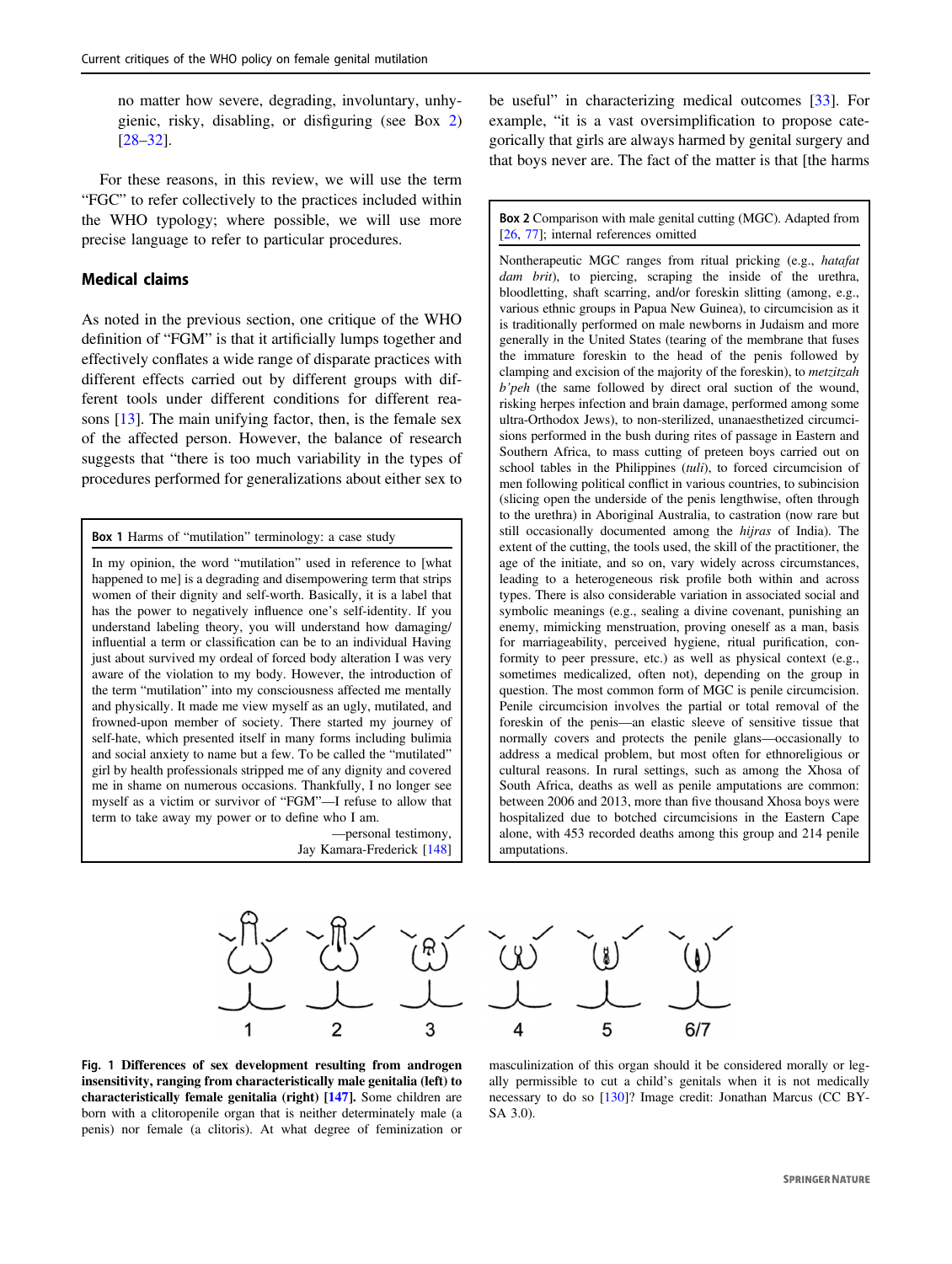overlap]" (cf. Appendix 1 and Box [2](#page-2-0)). As Zachary Androus, an anthropologist who specializes in cross-cultural comparisons of genital cutting, has argued, "by collapsing all of the many different types of procedures performed into a single set for each sex, categories are created that do not accurately describe any situation that actually occurs any-where in the world" [[33\]](#page-11-0).

Such facile categorization has led to a related concern, which is that when potential health risks of non-Western forms of FGC are raised in the medical literature, as well as in news articles, policy papers, and activist materials, they are usually given in a "laundry list" fashion [[3\]](#page-10-0). That is, they are given with little or no attempt to discriminate between the various forms, the quality of evidence for particular claims [[11,](#page-10-0) [34](#page-11-0)], the actual likelihood of each risk, and so on. This creates the (false) impression that "FGM" is a monolithic practice with the same adverse consequences of similar severity, regardless of the method or type of cutting or the circumstances in which the cutting is performed [\[13](#page-10-0), [35](#page-11-0)]. What could explain this homogenizing tendency?

One possibility is that there has been a widespread failure to distinguish the moral concept of wrongfulness from that of harmfulness [\[20](#page-10-0)]. Many people, including policymakers at the WHO, appear to believe that all non-Western FGC is categorically wrongful and a severe violation of human rights (perhaps especially when done to minors). Meanwhile, studies in psychology suggest that actions are intuitively seen as wrongful only to the extent that they are interpreted as harmful [\[36](#page-11-0)]. Thus, if one is committed to the view that non-Western FGC is extremely wrongful regardless of type or method, there may be a strong psychological pressure to interpret such FGC as extremely harmful without distinction. But this is a non sequitur. Wrongfulness and harmfulness can come apart:

one way a person can be wronged is if they are harmed without adequate excuse or justification. But a person can also be harmed without being wronged: for example, if someone accidently and non-negligently bumps into them on a busy sidewalk, causing them to fall and scrape their knee. Finally, a person can be wronged without being harmed: for example, if someone "softly" sexually penetrates them while they are asleep (assuming no prior consent) in such a way that they could never find out, nor suffer any physical or emotional injury [[20\]](#page-10-0).

If that view is right, then at least some forms of FGC could be wrongful, in the sense of showing moral disrespect or violating a person's rights, irrespective of the medical consequences, including the expected level of harm (or

benefit) [[37\]](#page-11-0). A related view is that any nonconsensual interference with a person's sexual anatomy, $\frac{4}{3}$  whether by cutting or "merely" by touching [\[39](#page-11-0)], is morally impermissible unless the person is nonautonomous (incapable of consent) and the interference is medically necessary (that is, cannot ethically be delayed until consent becomes possible) [\[1](#page-10-0)]. Indeed, one of us has defended this view in other publications, focusing on the moral importance of consent in many cultures and the special or "private" status of the genitals in the same [[40](#page-11-0)–[43\]](#page-11-0). However, even if one accepts such an argument on normative grounds—at least in the relevant cultural contexts or ethicolegal environments—this does not absolve them of the need to be precise and accurate when making empirical claims about the medical aspects of genital cutting.

Simply put, not all risks associated with different types of genital cutting are of the same kind or degree of magnitude, and there is wide variation both within and across types depending on how the cutting is performed [[11,](#page-10-0) [13\]](#page-10-0). Thus, the actual effects of a given act of cutting on the physical or mental health of an individual depend on "numerous factors, both internal and external to the individual, that transcend the traditional bounds of phenotypic sex" [\[43](#page-11-0)]. These factors may include:

- (a) the child's age or maturity at the time of cutting; their expectations about, attitudes toward, and appraisals of the cutting experience and the persons who authorized it or carried it out; their emotional sensitivity or resilience; the strength of their identification with the cultural group or subgroup in which they are being raised; their subsequent body image concerns, adult sexual preferences, values concerning bodily integrity and sexual autonomy, and other individual difference variables (internal), as well as
- (b) the psychological context, ceremonial aspects, and physical setting of the cutting; the means and extent of tissue removal and the type of tissue removed; the use or disuse of pain control, the existence and severity of any complications (beyond the intended effects of the

<sup>4</sup> As a reviewer notes, tattoos and piercings are often restricted for minors, at least in many Western legal jurisdictions, with the exception of ear piercing, which is usually allowed. One possibility, of course, is that ear piercing should not be allowed in such jurisdictions, at least in very young children who cannot provide their own informed consent, so as to bring it in line with other medically unnecessary skin-breaking procedures that might be imposed on pre-autonomous individuals. But even if one thinks that infant ear piercing (for example) should be permitted if the parents give their permission, there could still be reason to oppose medically unnecessary procedures affecting the genitals in particular due to their widely perceived special or "private" significance in many cultures [\[38\]](#page-11-0). We expand on this view in the concluding section.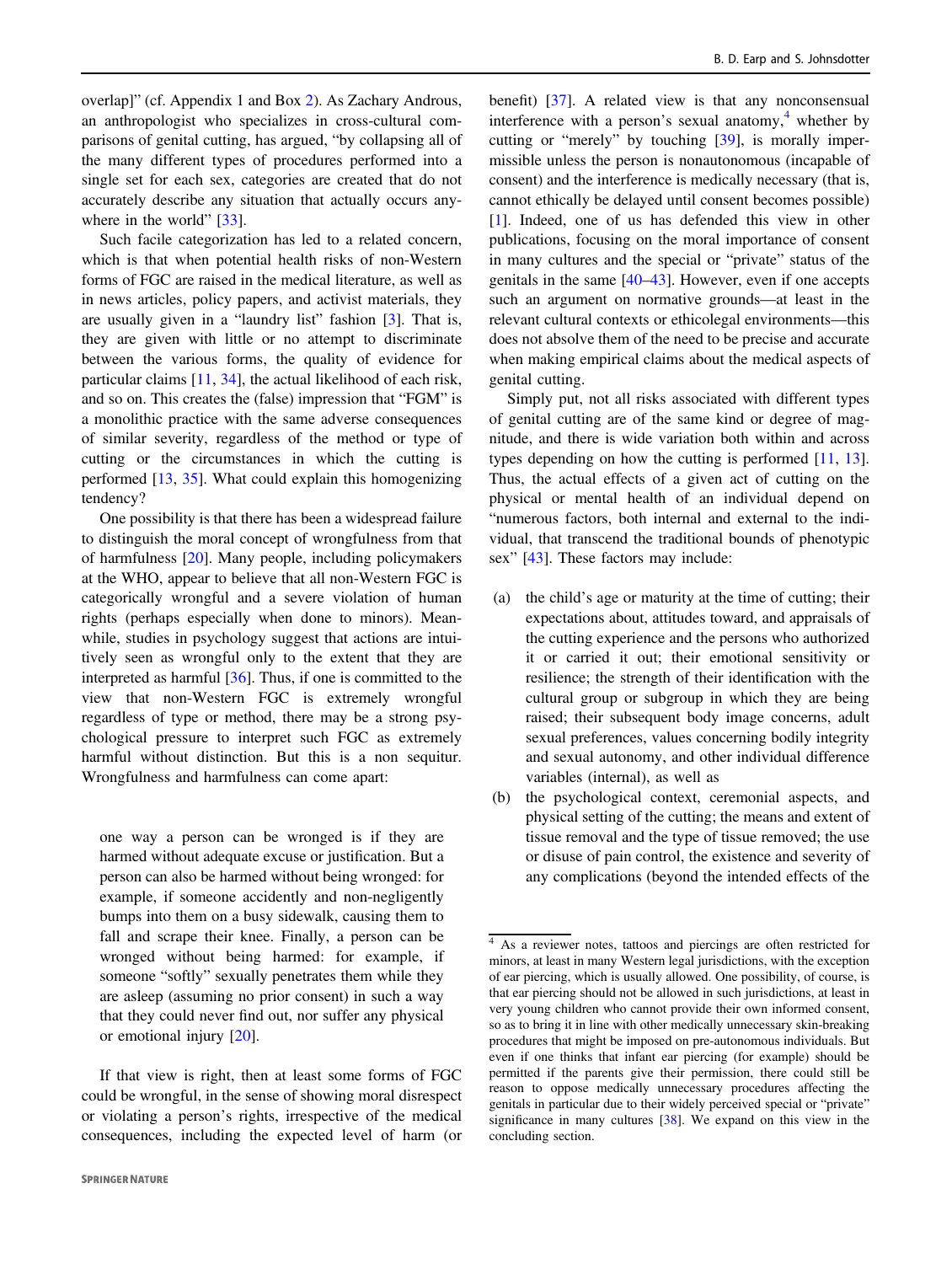cutting), and other specifics of the intervention itself (external) [[43\]](#page-11-0).

Failure to consider these factors, or to distinguish the specific risks associated with different types of cutting (for example, citing obstetric complications linked to infibulation in the context of a discussion about ritual nicking) is not just misleading. Rather, it may be harmful to women and girls affected by FGC insofar as it inclines them to "assume the worst" about their condition, regardless of the type of cutting they experienced or how it was carried out. This, in turn, may lead to negative expectancy effects, catastrophizing cognitions or other maladaptive responses to genital pain [\[19](#page-10-0), [20](#page-10-0)], or other psychologically mediated harms, which can only add to any adverse effects of the original cutting [[21](#page-11-0)–[23\]](#page-11-0).

Another medical claim that has received significant critical attention in recent years is the assertion of the WHO that at least some forms of "FGM" involve the "total removal of the clitoris" (e.g., Type 1b, Type IIb, and Type IIc). This claim is false and anatomically unfounded. The clitoris is a "multiplanar" organ [\[44](#page-11-0)] whose external, visible portion is analogous to the tip of an iceberg: most of its true length, including the majority of its erectile tissues and structures relevant to orgasm, are internal to the body, beneath the surface of the vulva. These tissues and structures are therefore beyond the scope of any recognized ritual form of FGC and typically remain intact after cutting. As such, they can often be stimulated, whether directly or indirectly, and may be functional—that is, conducive to sexual pleasure and orgasm—within the normal range of what is measurable for women who have not experienced FGC [[22,](#page-11-0) [45](#page-11-0)–[47\]](#page-11-0).

This is not to deny that (net) negative outcomes may follow from cutting or removal of the external clitoris, especially if this was unwanted [\[48](#page-11-0)]. To the contrary: "even if it is physiologically possible to have an orgasm after one's external clitoral glans has been excised (or to experience at least some degree of pleasure during sex due to the stimulation of other parts of the vulva/vagina that have not been removed), this does not mean that sex would be no different if one still had one's glans" [[41\]](#page-11-0). Among other concerns, any time a sharp object is brought into contact with sensitive genital tissue, the risk of nerve damage, numbness or unpleasant sensations during sexual stimulation, and other problems, is increased by some amount. Some may find any such risk to be intolerable given the nature of the body part in question. Accordingly, "some women who have had [a part] of their genitals removed in childhood—even if they can still enjoy sex feel upset, angry, violated, and mutilated" simply because of what was inflicted on an intimate part of their body when they were too young to understand the implications [\[41](#page-11-0)].

Such feelings of anger and resentment can, themselves, negatively affect sexual enjoyment over and above any physiological effects of cutting and/or removing nervous tissue.<sup>5</sup>

That being said, many women who have been affected by FGC, often upon migrating to a Western country and beginning to explore their sexuality for the first time, are misled to believe that they do not have a clitoris and are (therefore) physiologically incapable of having an orgasm [\[22](#page-11-0)]. This inaccurate, harmful premise has been upheld by the WHO despite years of scholarly criticism and continues to be reproduced in its official typology. This typology should be revised to reflect what is known about female genital anatomy and sexual function [\[59](#page-11-0)].

#### Motivations and meanings

According to the WHO, regardless of type, severity, explicit parental motivations, or the cultural or historical background of the community in which it occurs, non-Western FGC "reflects deep-rooted inequality between the sexes, and constitutes an extreme form of discrimination against women." It also "violates [the] right to be free from torture and cruel, inhuman or degrading treatment" [\[12](#page-10-0)]. As Ellen Gruenbaum notes, this blanket characterization has had considerable purchase "in the popular media," where explanations for non-Western forms of FGC "are frequently simplistic, emphasizing a single, underlying explanation, such as 'male dominance', and inferring that the purpose is to prevent women's sexual fulfillment" [[60\]](#page-11-0). In this, the media fail to distinguish between the various types of FGC and the wide diversity of associated motivations and outcomes, tending instead "to privilege the most serious and damaging practices—especially severe infibulation—the

<sup>5</sup> Similar feelings and associated sexual harms, including decreased sexual satisfaction, have been documented among men, for instance, who were circumcised as children—that is, without their consent—as opposed to in adulthood, with their consent [[49](#page-11-0)]. As a reviewer notes, some studies suggest that removal of the penile foreskin does not detectably affect certain quantitative somatosensory outcomes based on testing of the penile glans [[50](#page-11-0)]. However, similar tests reliably show that the foreskin is, itself, the most sensitive part of the penis to light touch [[51](#page-11-0), [52\]](#page-11-0), so its removal necessary changes the sensory profile of the organ in a way that may be regretted [[53](#page-11-0)]. Like the clitoral prepuce, the penile prepuce (foreskin) covers, protects, and lubricates the clitoropenile glans [[54](#page-11-0), [55\]](#page-11-0); and like the female genital labia, the foreskin can be manually or orally manipulated during sex, masturbation, or foreplay, eliciting particular subjective sensations that are not possible if this tissue is removed [\[41,](#page-11-0) [56](#page-11-0), [57](#page-11-0)]. Insofar as a person positively values the specific sensations afforded by manipulation of the labia or foreskin, the sheer state of being genitally intact, or having a choice about the matter, the nonvoluntary removal of these tissues would necessarily harm the person, even in the absence of surgical complications or other (further) effects on genital sensation or function [[42](#page-11-0), [58\]](#page-11-0).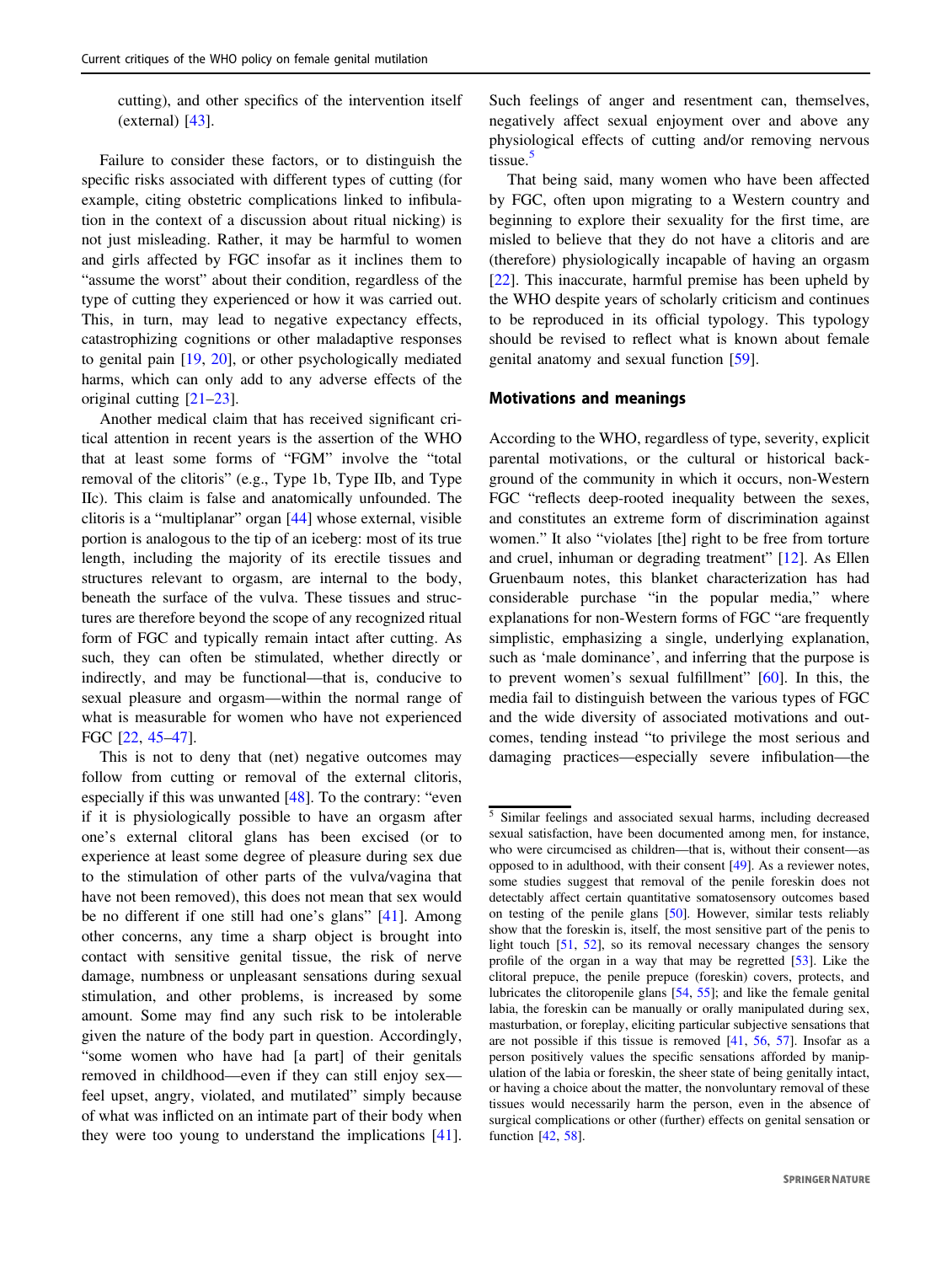most unhygienic methods, and the most coercive circum-stances" [\[60](#page-11-0)].

The resulting stereotype of "FGM" in the Western discourse has been effective in motivating support for advocacy campaigns and zero-tolerance legal measures (see the following section); but it is not empirically supportable as a universal account of the symbolic significance of FGC. To begin with, as L. Amede Obiora notes, FGC "does not easily fall within the traditional definition of a genderspecific human rights violation [as it] is usually performed for sociocultural reasons by predominantly female private actors with the apparent consent of the circumcised or her proxy" [\[61](#page-11-0)]. Of course, the mere fact that a given practice is carried out primarily by women does not entail that is unrelated to gendered asymmetries in power; women often do participate, however unwittingly, in their own subordination [\[62](#page-11-0)]. In line with this perspective, it is sometimes argued that women who support, manage, oversee, and even perform FGC in their communities must be victims of brainwashing or false consciousness, having internalized their inferior status to men  $[63, 64]$  $[63, 64]$  $[63, 64]$  $[63, 64]$ . However, this argument is not as straightforward as it may seem.

To begin with, women from affected communities who endorse FGC (usually the majority), regularly report believing that modified genitalia—in both males and females—are more hygienic, more civilized/respectable, and more esthetically appealing [[10,](#page-10-0) [46](#page-11-0), [65,](#page-11-0) [66](#page-12-0)]. In this, they may note that Westerners have their own surgical practices to "enhance" female genitalia (sometimes performed on minors)  $[25, 26]$  $[25, 26]$  $[25, 26]$ , and, in the case of males and intersex/DSD infants, happily allow medically unnecessary genital cutting even when it is clearly nonconsensual [\[29,](#page-11-0) [30\]](#page-11-0). Perhaps it is the Westerners, then, who are suffering from false consciousness (or at least an undeserved sense of moral superiority). Moreover, since these Westerners have not, themselves, experienced FGC in a non-Western context, they lack a certain epistemic authority over "what it is like" to undergo such FGC and/or live with its consequences. Hence, they may have certain erroneous preconceptions [[67](#page-12-0)]. Either way, as Minow argues:

Dueling accusations of false consciousness can escalate with no end … You say that women in my culture have false consciousness, but you say this because of your own false consciousness—or I think this because of my own false consciousness, and so forth. These kinds of exchanges are essentially incorrigible. No facts of the matter can prove or disprove false consciousness without a prior agreement about what one ought to want  $[64]$  $[64]$ .

Unfortunately, carefully collected "facts of the matter" are not often raised by Western opponents of FGC to critically test the false-consciousness hypothesis, which may in any event be unfalsifiable. Rather, it is typically assumed that support for FGC by affected women must be irrational, or, at best, a regrettable psychological adaptation to an unjust situation. However, this assumption has itself been argued to rest on a patriarchal stereotype that ignores, devalues, or denies women's agency despite robust evidence of its existence in the relevant spheres [\[18](#page-10-0), [63](#page-11-0), [68,](#page-12-0) [69\]](#page-12-0). Minow continues:

To anyone committed to the advancement of women, questioning a woman's ability to make choices is itself a disturbing reminder of the rationales for denying women choices. Those rationales, historically, pointed to women's vulnerabilities, lack of education, inadequate rationality, overweening emotionality, or other impairments. To question the choices of women who wear scarves, defend and engage in genital cutting, or undergo arranged or polygamous marriages is to echo those arguments for denying women any self-determination [[64\]](#page-11-0).

In addition to this worry, numerous other concerns about the characterization of non-Western FGC as being rooted primarily in male dominance, sexist discrimination, or a controlling desire to undermine female sexual enjoyment have been raised in the literature. These include the following:

1. The characterization seems to reflect longstanding racist and colonial stereotypes of "primitive" African societies, in which black and brown women, constructed as passive victims of male-oriented cultural practices, need to be rescued from the men in their own villages, who are believed to be brutal and barbaric [[18](#page-10-0), [63,](#page-11-0) [70](#page-12-0), [71](#page-12-0)].

This is in spite of the fact that:

2. Virtually all societies that practice medically unnecessary FGC also practice medically unnecessary MGC, usually in a parallel ceremony serving similar social functions  $[30, 72, 73]$  $[30, 72, 73]$  $[30, 72, 73]$  $[30, 72, 73]$  $[30, 72, 73]$  $[30, 72, 73]$ . In the context of adolescent rites of passage—the typical situation both boys and girls are expected to show courage in the face of pain and discomfort, thereby "earning" their place among the adults and making themselves eligible for marriage and other social privileges  $[16, 61, 74]$  $[16, 61, 74]$  $[16, 61, 74]$  $[16, 61, 74]$  $[16, 61, 74]$  $[16, 61, 74]$ . In this, the rites themselves are on some interpretations both gender-inclusive and egalitarian (more on this below) [[32\]](#page-11-0).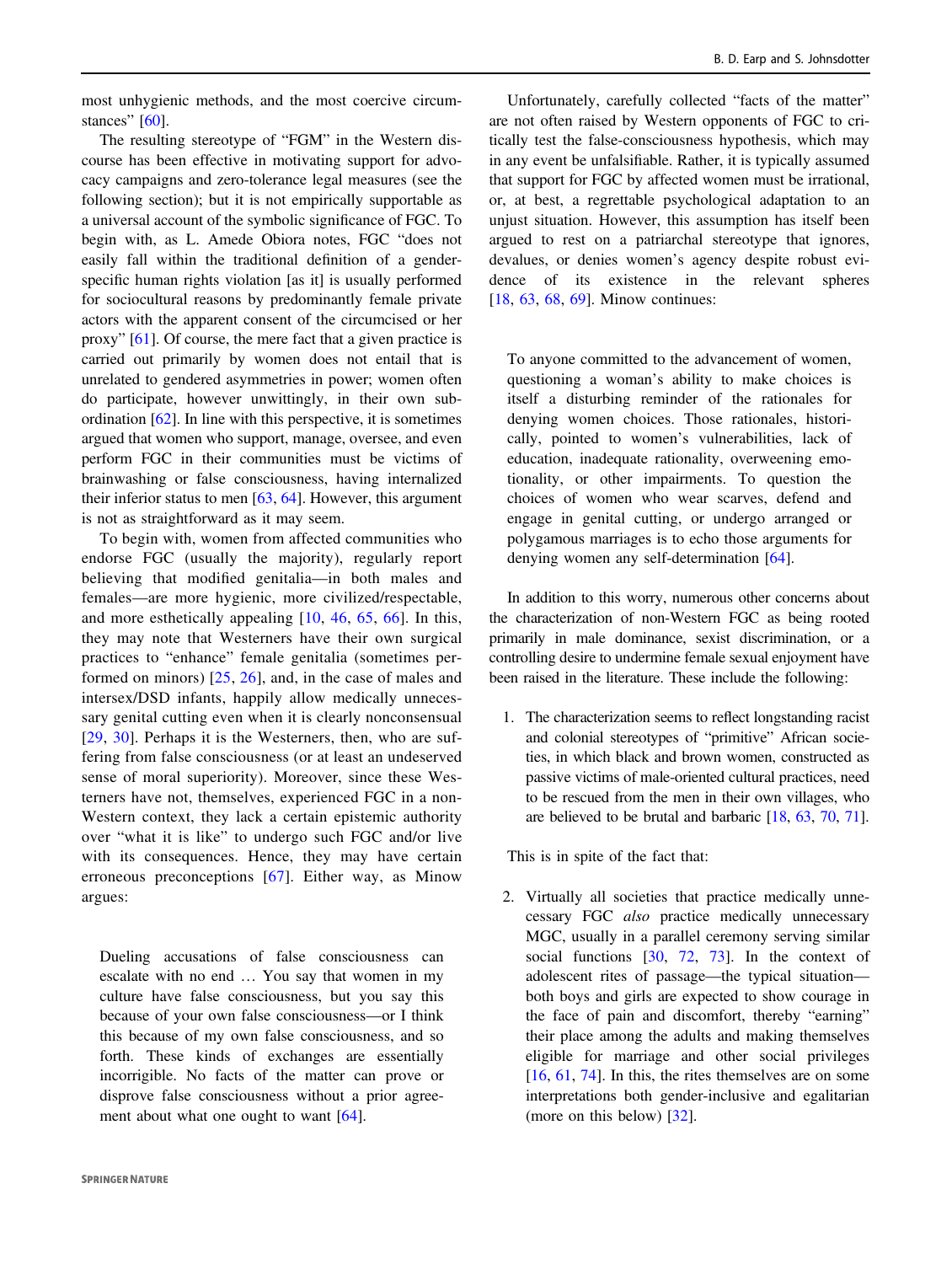- 3. Depending on the group, either the male or the female form of cutting may be more severe, risky, or potentially detrimental to sexual enjoyment [\[26](#page-11-0), [75](#page-12-0), [76](#page-12-0)]. The most dangerous and deadly form of genital cutting anywhere in the world appears to be, not FGC, but MGC as it is practiced, for example, among the Xhosa of South Africa [\[77](#page-12-0)–[79](#page-12-0)] (see Box [2\)](#page-2-0).
- 4. When practiced as a rite of passage into adulthood (or as part of a Muslim religious initiation), neither MGC nor FGC is typically intended to undermine the initiate's capacity for sexual pleasure [\[9](#page-10-0), [46](#page-11-0), [59](#page-11-0)]. While a desire to "tame" sexual impulses perceived to be excessive is associated with some forms of genital cutting in some communities, the association is not limited to FGC, but applies to MGC in various contexts as well  $[26, 28, 72, 80-83]$  $[26, 28, 72, 80-83]$  $[26, 28, 72, 80-83]$  $[26, 28, 72, 80-83]$  $[26, 28, 72, 80-83]$  $[26, 28, 72, 80-83]$  $[26, 28, 72, 80-83]$  $[26, 28, 72, 80-83]$  $[26, 28, 72, 80-83]$  $[26, 28, 72, 80-83]$  $[26, 28, 72, 80-83]$ . Moreover, in some contexts, FGC is commonly believed to enhance sexual sensitivity, desire, or enjoyment [\[84](#page-12-0)–[86](#page-12-0)] (see Box 3).
- 5. Almost invariably, where they occur together, men are in charge of the male rites and women are in charge of the female rites, often with little or no mutual knowledge or influence over the workings of the other [\[10](#page-10-0), [18](#page-10-0), [87](#page-12-0), [88](#page-12-0)]. Men are usually strictly forbidden from participating in the female ceremonies (and vice versa); and they are often more likely to support transitions to less severe forms of FGC—or even the complete abandonment of FGC—than are the women in their own communities [\[89](#page-12-0)–[94](#page-12-0)].

Thus, nowhere in the world are girls "singled out" for degrading genital cutting, much less "inhuman" treatment. Rather FGC is nearly always performed in conjunction with MGC, with the genital cutting and associated ceremonies in both cases symbolically linked [[73](#page-12-0), [95](#page-12-0)–[97\]](#page-12-0), often seen as a means to "civilize" the child by "perfecting" the natural body [[10,](#page-10-0) [66,](#page-12-0) [98](#page-12-0)]. Indeed, the cutting is sometimes understood to distinguish the child from "lower" animals or from

Box 3 FGC as sexual enhancement? A case study

Cholida [is an Indonesian doctor] specializing in female circumcision. She also trains midwives and female religious teachers to perform the procedure. She explained that circumcision offered by [her] foundation involves a needle prick to the skin covering the clitoris [WHO FGM Type IV]. A covered clitoris, Cholida said, hampers sexual sensations and gathers bacteria. … "We graze the clitoral hood. Medically and logically, which would be more sensitive? Something covered or uncovered?" Cholida asked. "When we open up the clitoris, sensation is automatically increased. Women often have trouble orgasming. Circumcision takes care of that. Isn't that a form of equality?"

—reporting by Adi Renaldi and Iqbal Kusumadirezza, translated by Jade Poa [[149](#page-13-0)]

nature more generally, thus symbolically humanizing or spiritually elevating him or her: the conceptual opposite of "inhuman" treatment [[84,](#page-12-0) [99](#page-12-0)].

The fact that a practice occurs *within* a society that has unequal gender roles (as nearly all societies do) does not entail that the existence or persistence of the practice itself is best explained by such inequality. Generally speaking, there is no consistent relationship between the extent of gender inequality a given society and whether it practices a form of FGC [\[72](#page-12-0), [100\]](#page-12-0). This point has recently been emphasized by the Public Policy Advisory Network on Female Genital Surgeries in Africa, a non-partisan collaboration of scholarly experts on genital cutting. They write: "the vast majority of the world's societies can be described as patriarchal, and most either do not modify the genitals of either sex or modify the genitals of males only. There are almost no patriarchal societies with customary genital surgeries [that selectively target] females" [\[72](#page-12-0)]. Indeed, if there is a relationship between gender inequality and genital cutting, it may be in the opposite direction to what is typically assumed. After all, some of the most starkly patriarchal societies—traditionally characterized by greater male power or authority in both public and private spheres—practice only MGC, while females are openly excluded from the perceived privilege of having their genitals cut, as in Orthodox Judaism [\[101](#page-12-0)–[103](#page-12-0)] (see Box 4).

Finally, the introduction and perpetuation of FGC in some societies may, contrary to the assertion of the WHO, best be understood as a form of opposition to gender inequality [\[104](#page-12-0)–[106](#page-12-0)]. Because FGC nearly always occurs in societies that also practice MGC, but not vice versa, some

Box 4 MGC and patriarchy. Adapted from [[28](#page-11-0)]

In his analysis of why Jewish women are not circumcised, Harvard professor Shaye J. D. Cohen argues that "Jews of antiquity seem not to have been bothered by this question probably because the fundamental Otherness of women was clear to them. Jewish women were Jewish by birth, but their Jewishness was assumed to be inferior to that of Jewish men" [[102\]](#page-12-0). Thus, as philosopher David Benatar has pointed out, "half of the Jewish people lack the physical mark that is widely associated with Jews. One would have thought that egalitarians would want to rectify this oversight." As he goes on to state, "A true egalitarian would think it unfair that a boy is cut while a girl is not [and] either extend the burden [of circumcision] to girls or remove it from boys" [\[101](#page-12-0)]. The sociologist and gender expert Michael Kimmel goes a step further: "circumcision means… the reproduction of patriarchy. [In the Jewish tradition] Abraham cements his relationship to God by a symbolic genital mutilation of his son. It is on the body of his son that Abraham writes his own beliefs. In a religion marked by the ritual exclusion of women, such a marking not only enables Isaac to be included within the community of men… but he can also lay claim to all the privileges to which being a Jewish male now entitles him….. To circumcise [one's son, therefore, is] to accept as legitimate 4000 years [of] patriarchal domination of women" [\[103](#page-12-0)].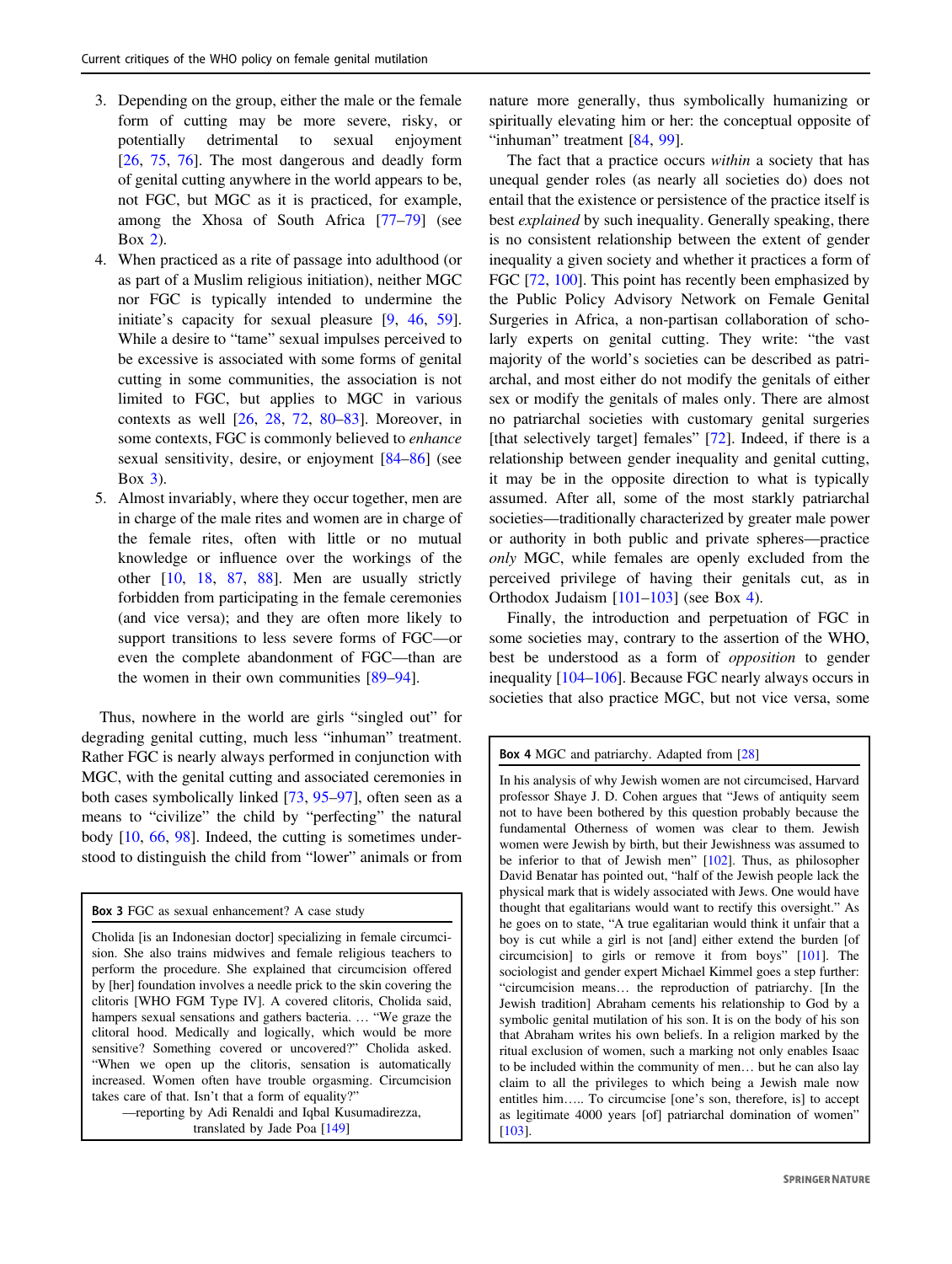scholars believe that the former may have been introduced in imitation of the latter [\[73](#page-12-0), [107](#page-12-0)]: a way for women to have their own transformative ceremony which they alone would control; a separate source of female power, bonding, and solidarity beyond the reach of male influence; a ritual though which the wisdom of mothers and grandmothers could be transmitted over the generations in seclusion from male knowledge or interference [\[4](#page-10-0), [61](#page-11-0), [104](#page-12-0), [106](#page-12-0)]. Elisabetta Grande writes that age-groups of boys sharing the same circumcision experience "internalize a strong sense of solidarity." Similarly, FGC "strengthens in various ways the bonds among women of the same or of different generations and becomes an important source of group solidarity, mutual aid, exchange and companionship, that in turn is the primary and most important form of resistance against male dominance" [\[105](#page-12-0)] (emphasis added).

As Obiora notes, explanations of FGC that reduce the practice to an instrument of patriarchy "can be criticized for contradictory and circular propositions that are intrinsic in the idea that men exert a totalized control over the construction of social life." The explanation "obscures the variable ways in which men and women are bound together in social units, institutions, and categories that crosscut gender divisions [and] essentializes social tensions even when they defy gender boundaries and manifest along generational, socioeconomic, or other lines" [\[61](#page-11-0)]; see also [\[10](#page-10-0), [108](#page-12-0)]. Moreover, relying on such a pseudoexplanation risks undermining the efforts of local resisters who are striving to end the practice of FGC in their own societies. As Janne Mende argues, the conflation of "highly different societal mechanisms and the generalization of patriarchy disregards the social, cultural, political, and economic conditions" of FGC. This "not only hinders an adequate analysis and critique of FGC but also jeopardizes the possibility of cooperation [with] the women concerned, since the latter are being misrepresented and not taken seriously in their perspectives, struggles, and incentives" [\[63](#page-11-0)].

In a recent article entitled, "We won't eradicate FGM if we keep misunderstanding its history," scholar Sada Mire gives a similar analysis. Mire argues that a lack of knowledge about the more complex, communal roots of FGC has "hampered efforts to tackle the issue" in a culturally meaningful way [\[109](#page-12-0)]. An excerpt of Mire's argument, which finds support from other African scholars of genital cutting [\[84](#page-12-0)], is presented in Box 5.

#### Legal approaches

Western governments and advocacy groups opposed to non-Western forms of medically unnecessary FGC have overwhelmingly called for—and in many countries, achieved—complete criminalization of all such FGC, again regardless of severity, and in some cases, regardless of the

#### Box 5 An account of east African origins of FGC

Campaigners often claim the tradition is mainly about virginity, chastity, paternity confidence or control of women's sexuality. I've found that [FGC] began instead as an act of sacrifice to the divine. In other words, the initial intention was not about relations between humans but rather between humans and the gods: an act of self-preservation related to sacred blood, existence itself, and reproduction. In many east African societies, there is a cycle of rituals that male and female children go through, from birth to childhood to adulthood and death. [FGC] is part of this indigenous cultural system. It is not an oddity against women: men have also been harmed through the rituals that take place ahead of a hunt. [FGC-related beliefs] were strong and deep-rooted enough to survive first Christianity and then Islam—religions [which] acknowledged [the practice's] "cultural" value and simply aligned it with their own concepts of chastity and virginity. Abrahamic religions still practice male circumcision. [My] ancestors were not "savage" people who just mutilated their girls to maintain patriarchal dominance … there was a much more collective existential ideology behind it.

—Sada Mire [[109\]](#page-12-0), based on [\[150](#page-13-0)]

age, desire, maturity, or consent capacity of the girl or woman [\[69](#page-12-0), [110](#page-12-0), [111](#page-13-0)]. Although undoubtedly motivated by good intentions, this "zero-tolerance" legal situation is increasingly argued to be (a) incompatible with Western constitutional provisions ensuring equal treatment based on race, religion, sex, or gender; and (b) potentially harmful to the very people who are meant to be helped and protected. Concerns that have been raised include the following:

1. The laws may be unconstitutional. Virtually all Western constitutions hold that males and females, members of different racial or ethnic groups, and adherents to different religions, must be treated equally before the law. Under current zero-tolerance laws, female ritual nicking, which does not remove tissue and—contrary to common misconceptions—is practiced for explicitly religious reasons within some sects of Islam [\[112](#page-13-0)], is regarded as a criminal act even if done with pain control and sterile equipment by a medically trained provider [[113](#page-13-0)–[115\]](#page-13-0). At the same time, nonconsensual male circumcision, which removes roughly 1/3 to 1/2 of the motile skin system of the penis [\[54](#page-11-0), [116](#page-13-0)] including the parts of the organ that are most sensitive to light touch [[53](#page-11-0)], is legally allowed (and in many countries, virtually unregulated), whether or not it is practiced for explicitly religious reasons, and even if done without pain control in an unhygienic manner by a medically untrained provider  $[117]$  $[117]$ . Thus males and females, as well as Muslims and Jews, and—in practice—white native women and women of different ethnicities or birthplaces (see Appendix 1), are not currently being treated equally before the law [\[37](#page-11-0), [111,](#page-13-0) [118](#page-13-0)–[120\]](#page-13-0).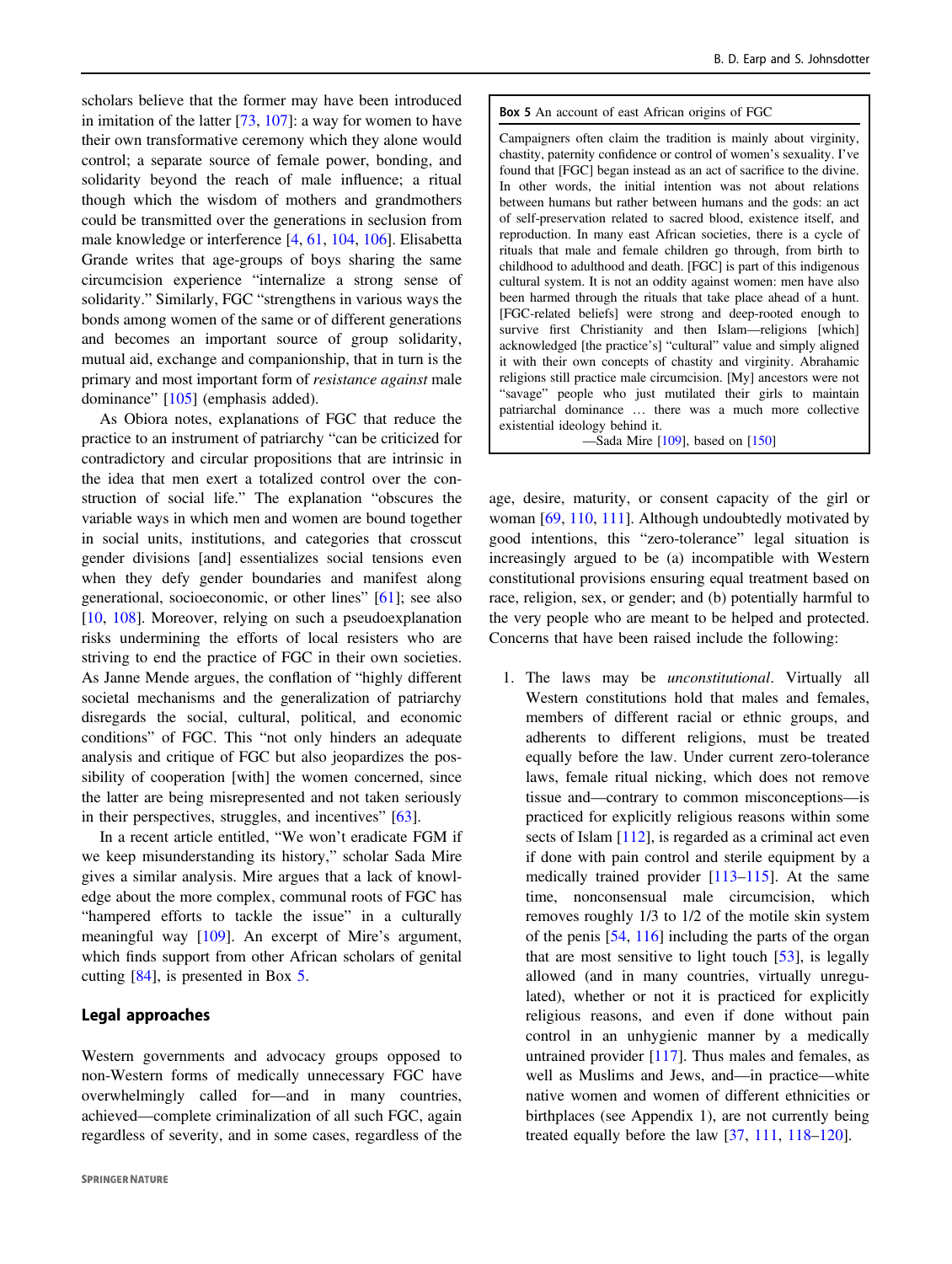2. The laws may be harmful. In criminalizing non-Western FGC, cases must be brought to court regarding any suspected illegal cutting, no matter how slight. This has led to racial profiling and stigmatization of individuals from communities that no longer practice FGC following migration [\[121](#page-13-0)], fear-mongering based on unreliable, inflated statistics concerning girls presumed to be at risk [[122,](#page-13-0) [123](#page-13-0)], separation of vulnerable children from their parents on (suspected) grounds that do not trigger such safeguarding procedures in other ethnic or religious groups with respect to objectively comparable practices [\[114](#page-13-0)], exposure of young girls (but not their brothers) to humiliating and potentially traumatizing genital examinations looking for evidence of a procedure that—in the case of ritual nicking—often leaves no visible marking [\[18](#page-10-0), [110](#page-12-0), [124\]](#page-13-0).

An emerging view is that special statutes criminalizing medically unnecessary genital cutting on the basis of sex (as opposed to provable harm or consent-status) will have to be struck down and replaced with either (a) statutes criminalizing all medically unnecessary genital cutting done without the consent of the affected individual, regardless of sex, gender, race, ethnicity, or parental religion [\[120](#page-13-0), [125,](#page-13-0) [126\]](#page-13-0), or (b) statutes *allowing* all medically unnecessary genital cutting done without the consent of the affected individual (etc.) so long as the cutting is perceived to be no more harmful than ritual male circumcision [\[30](#page-11-0), [32](#page-11-0), [127\]](#page-13-0).

Another emerging view is that special statues "banning" all (and only) medically unnecessary FGC, apart from being unconstitutional in most Western legal regimes, are legally redundant and thus superfluous. On this view, medically unnecessary genital cutting of any non-consenting person including children of all sexes and genders, with parental proxy consent argued to be invalid—is already illegal under common law provisions forbidding physical assault and battery [[119,](#page-13-0) [126,](#page-13-0) [128,](#page-13-0) [129](#page-13-0)]. It has been suggested that an exemption from criminal punishment could be considered for nonconsensual genital cutting motivated by sincere religious belief, insofar as legislatures may sometimes grant "exceptional excuses" under criminal law. Such excuses might be granted, for example, for certain widespread practices that are largely performed without consciousness of their being illegal, or perhaps with the belief that they are required by a divine command [\[129](#page-13-0)]. However, on this view, the cutting itself would remain unlawful, and all nonreligious cutting would indeed be subject to criminal prosecution as soon as the grounds for a personal exemption from punishment were removed (that is, when the unlawful status of the cutting became sufficiently well known). Alternatively, groups in the United States currently

lobbying for state-level anti-FGC laws insist that no exception should be made for cultural or religious reasons. However, if such laws are passed—that is, with MGC but not FGC allowed on religious grounds—the laws would almost certainly be unconstitutional and thus highly vulnerable to being struck down if challenged [\[118](#page-13-0), [125](#page-13-0)].

#### Ethical arguments

According to the WHO, non-Western FGC is morally impermissible in all cases when done for "nonmedical reasons," with no regard for consent as an ethical criterion, and no clear account of what qualifies as a sufficient(ly) "medical" reason. Not only is such FGC wrong, according to the WHO, but it constitutes a human rights violation of such severity that a global campaign to eliminate all forms of the practice—wherever it may occur and irrespective of local attitudes—is wholly justified. This premise is never questioned in WHO materials [[32\]](#page-11-0). However, the WHO is inconsistent in its ethical analysis. Concerns about this analysis that have been raised in the literature are summarized in Table [1.](#page-9-0)

For the reasons given in Table [1](#page-9-0), the moral basis for a zero-tolerance approach to all and only non-Western forms of female-only genital cutting, no matter how minimal, remains unsubstantiated.

## Zero tolerance

Could a zero-tolerance approach nevertheless be justified in some way? According to a recent consensus statement by the Brussels Collaboration on Bodily Integrity, it can be, at least in sociolegal contexts with a strong tradition of individual rights and a concern for respecting sexual boundaries. In such contexts, it can be argued that a person is wronged by any interference with their sexual anatomy to which they do not consent, no matter how slight, unless they are incapable of consenting and the interference is medically necessary and thus cannot ethically be delayed [\[1](#page-10-0)]. If that is correct, then medically unnecessary female, male, and intersex/DSD genital cutting would all be morally (if not necessarily legally) impermissible in the relevant contexts if done without the informed consent of the affected individual, and constitute a violation of their rights [\[76](#page-12-0), [130](#page-13-0)–[132](#page-13-0)].

Against this view, it could be argued that at least some medically unnecessary procedures are allowed on minors in Western countries, despite those countries' relatively strong traditions of individual rights, including routine cosmetic orthodontia (dental braces), and infant ear piercing (see footnote 4). If these procedures are in fact morally acceptable, then objections to nonconsensual, medically unnecessary genital cutting might be vulnerable to accusations of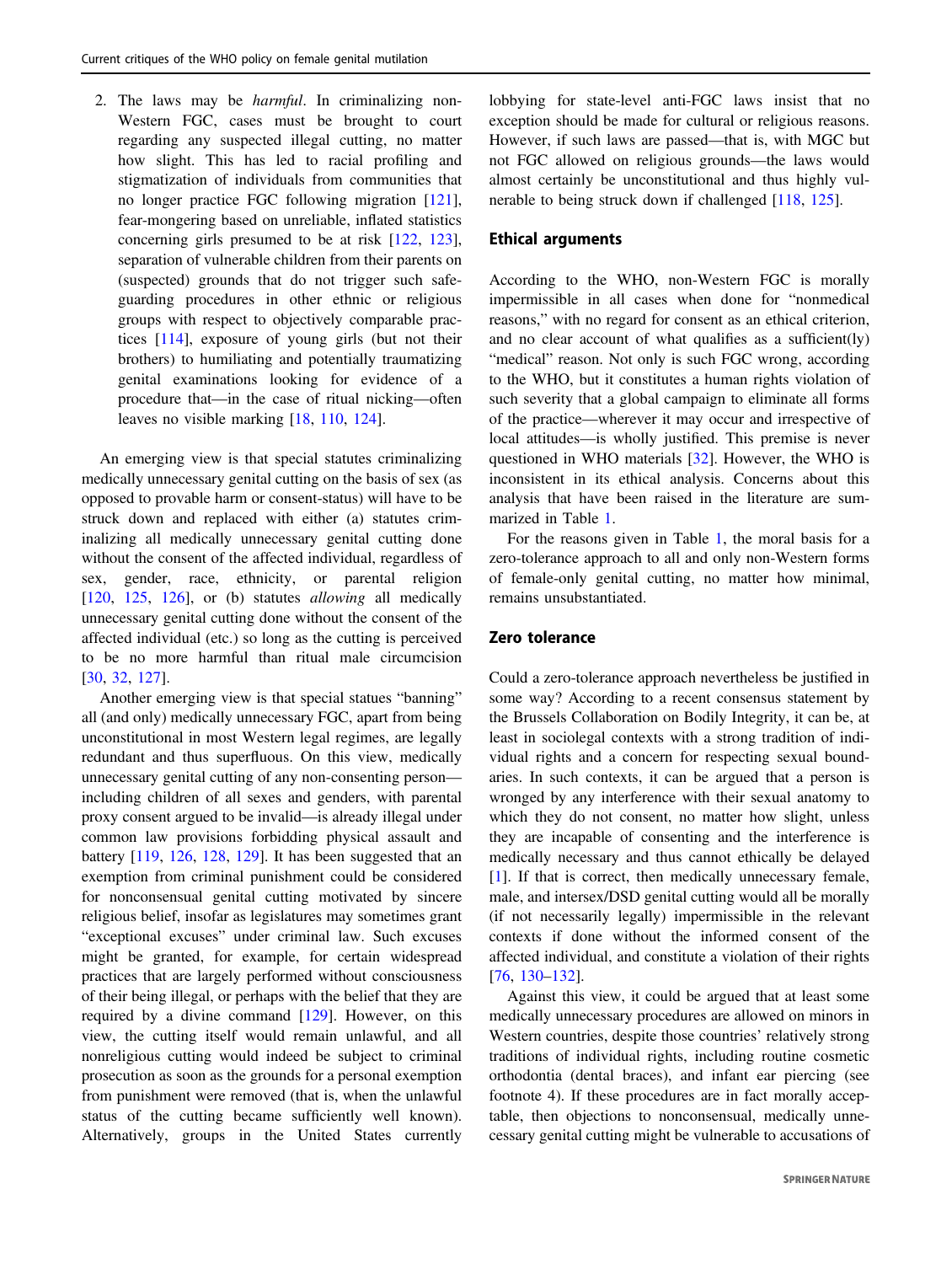<span id="page-9-0"></span>Table 1 Ethical arguments against non-Western FGC.

| Argument               | Analysis                                                                                                                                                                                                                                                                                                                                                                                                                                                                                                                                                                                                                                                                                                                                                                                                                                                                                                  |
|------------------------|-----------------------------------------------------------------------------------------------------------------------------------------------------------------------------------------------------------------------------------------------------------------------------------------------------------------------------------------------------------------------------------------------------------------------------------------------------------------------------------------------------------------------------------------------------------------------------------------------------------------------------------------------------------------------------------------------------------------------------------------------------------------------------------------------------------------------------------------------------------------------------------------------------------|
|                        | 1. Medically unnecessary cutting of healthy genital tissue? There is no mention of consent-status, age, or maturity in determining the moral permissibility of medically unnecessary FGC,<br>regardless of type. This suggests that adult, consensual cosmetic labiaplasty is morally wrong and a human rights violation. However,<br>that does not appear to be the position of the WHO, which has not sought to "eliminate" this Western form of medically unnecessary<br>FGC. Thus, the mere cutting or removal of healthy genital tissue for nonmedical reasons is evidently not sufficient to ground claims of<br>moral impermissibility, human rights violations, and so on $[17, 68]$ .                                                                                                                                                                                                            |
| 2. Lack of consent?    | Perhaps it is the <i>nonconsensual</i> cutting or removal of healthy genital tissue for nonmedical reasons that constitutes a human rights<br>violation. But if that is the case, nonconsensual ritual male circumcision—which is not done "for medical reasons"—is a human rights<br>violation, which the WHO does not seem to think. In fact, the WHO <i>supports</i> nonconsensual male circumcision [135], citing studies<br>of adult, voluntary circumcision that appear to show certain statistical health benefits (primarily, a reduced risk of female-to-male<br>transmission of HIV in settings with high rates of such transmission and a low prevalence of male circumcision, although real-world<br>effectiveness outside of clinical trials remains unclear) [136–138].                                                                                                                     |
| 3. No health benefits? | Perhaps it is the nonconsensual cutting or removal of healthy genital tissue that has not been associated with certain statistical health<br>benefits that constitutes a human rights violation. If that is the argument, a clear incentive is created for medically qualified supporters<br>of FGC to look for, or generate, evidence of such health benefits, just as has occurred with supporters of MGC [139, 140]. But now<br>suppose that studies of adult, voluntary FGC (for example, labiaplasty) did indeed appear to show some statistical health benefits—<br>such as a reduced risk of certain infections or diseases that might otherwise affect the excised tissue—which could more safely and<br>effectively be achieved nonsurgically (as with MGC). Would the WHO find such data sufficient to support nonconsensual FGC of<br>minor girls? Presumably it would not [7, 139, 141, 142]. |
| 4. Bodily integrity?   | In fact the WHO <i>opposes</i> medicalization of FGC—even as a harm reduction measure [143]. Even a ritual nick performed by a trained<br>physician is considered morally impermissible by the WHO. Thus, the WHO seems to believe that girls have a human right to "bodily"<br>integrity" that is violated by all medically unnecessary FGC, no matter how superficial, whether or not evidence of health benefits<br>could be found $[141, 144]$ .                                                                                                                                                                                                                                                                                                                                                                                                                                                      |
| 5. Human rights?       | But if this is a human right, then it must apply to all humans, including intersex/DSD children and males [29, 145]. But the WHO does<br>not seem to believe that intersex/DSD children or males have an absolute moral claim against nonconsensual, medically unnecessary<br>genital cutting $[135, 146]$ .                                                                                                                                                                                                                                                                                                                                                                                                                                                                                                                                                                                              |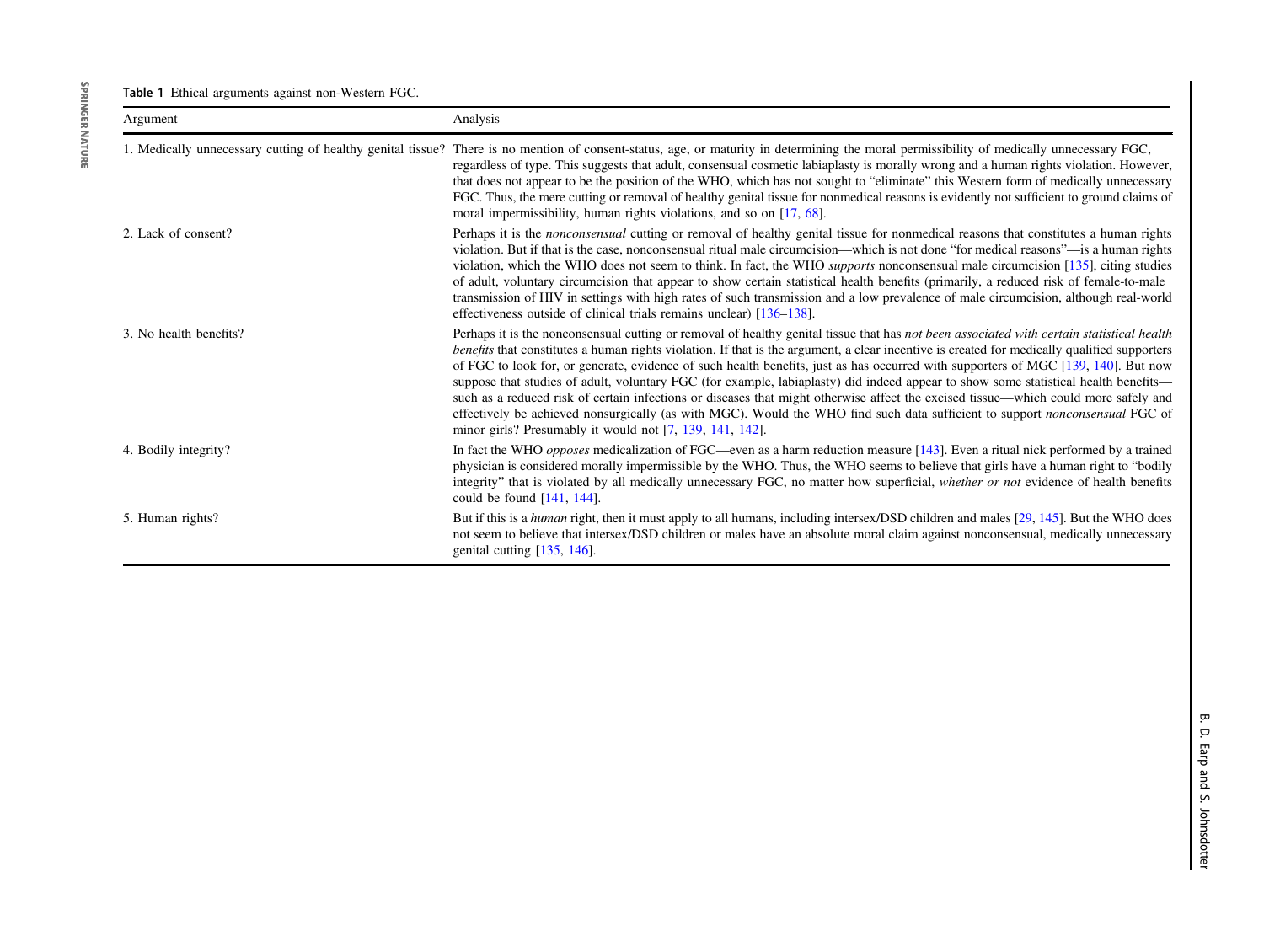<span id="page-10-0"></span>Box 6 Nonconsensual genital cutting vs. other interventions. Adapted from [[43](#page-11-0)]

In many cultures, the genitals are widely seen as a distinctively personal part of the anatomy, often powerfully linked to one's emotions and self-esteem. This may help to explain why childhood genital modifications, compared with other modifications, are often so controversial. To illustrate, a child's vulva or penis and scrotum seem clearly different—in numerous psychosocially and morally important ways—from, e.g., the earlobes, which are sometimes pierced before an age of consent, or crooked teeth, which are sometimes straightened before an age of consent, or at least before an age of legal majority. Not only are the genitals often central to one's sexual experiences, gender identity, sexual orientation, and bodily self-image, but they are also commonly regarded as extremely private—not to be touched or even seen without one's explicit consent, which is typically granted only in intimate situations. In light of such special significance, one may coherently argue that the genitals in particular should be off limits to medically unnecessary interventions until a person has developed sufficient mental and emotional maturity to appreciate what is at stake (and thus either give or withhold their informed consent), regardless of one's position on, e.g., infant ear piercing.

special pleading. We will not take a stand on that issue here. However, one of us has argued elsewhere that there are important dis-analogies between these kinds of cases (see Box 6).

## Conclusion

As it stands, the WHO appears to be engaged in highly selective condemnation of only non-Western, female-only genital cutting, irrespective of harm, consent, or the comparability of the cutting to other medically unnecessary practices. As such, it has failed to explain, for example, why girls in societies that practice both FGC and MGC for similar (e.g., religious) reasons should be categorically excluded from a type of ritual their own brothers are permitted to undergo, including by way of a less severe form of genital cutting [[30,](#page-11-0) [114](#page-13-0), [118](#page-13-0), [119,](#page-13-0) [127](#page-13-0), [133,](#page-13-0) [134\]](#page-13-0). We suggest that the WHO has an obligation to take seriously the concerns of scholarly critics that its current policy on non-Western FGC is ethnocentric, culturally biased, ethically incoherent, empirically unsupported, and de facto discriminatory on the basis of sex and gender, race/ethnicity, and parental religion. For the WHO to retain its credibility on this issue, its policy must be revised to eliminate these double standards.

## Compliance with ethical standards

Conflict of interest The authors declare that they have no conflict of interest.

Publisher's note Springer Nature remains neutral with regard to jurisdictional claims in published maps and institutional affiliations.

## References

- 1. Brussels Collaboration on Bodily Integrity. Medically unnecessary genital cutting and the rights of the child: moving toward consensus. Am J Bioeth. 2019;19:17–28.
- 2. Earp BD. The child's right to bodily integrity. In: Edmonds D, editor. Ethics and the contemporary world. Abingdon and New York: Routledge; 2019. p. 217–35.
- 3. Shell-Duncan B. From health to human rights: female genital cutting and the politics of intervention. Am Anthropol. 2008;110:225–36.
- 4. Leonard L. "We did it for pleasure only." Hearing alternative tales of female circumcision. Qual Inq. 2000;6:212–28.
- 5. Hodson N, Earp BD, Townley L, Bewley S. Defining and regulating the boundaries of sex and sexuality. Med Law Rev. 2019;27:541–52.
- 6. Monro S, Crocetti D, Yeadon-Lee T, Garland F, Travis M. Intersex, variations of sex characteristics and DSD: the need for change. University of Huddersfield. Huddersfield, England; 2017.
- 7. Myers A, Earp BD. What is the best age to circumcise? A medical and ethical analysis. Bioeth. 2020. [https://doi.org/10.](https://doi.org/10.1111/bioe.12714) [1111/bioe.12714](https://doi.org/10.1111/bioe.12714).
- 8. Johnsdotter S, Essén B. Genitals and ethnicity: the politics of genital modifications. Reprod Health Matters. 2010;18:29–37.
- 9. Leonard L. Interpreting female genital cutting: moving beyond the impasse. Ann Rev Sex Res. 2000;11:158–90.
- 10. Moreau A, Shell-Duncan B. Tracing change in female genital mutilation/cutting through social networks: an intersectional analysis of the influence of gender, generation, status, and structural inequality. Population Council; 2020. [https://know](https://knowledgecommons.popcouncil.org/departments_sbsr-rh/1056) [ledgecommons.popcouncil.org/departments\\_sbsr-rh/1056.](https://knowledgecommons.popcouncil.org/departments_sbsr-rh/1056)
- 11. Obermeyer CM. The consequences of female circumcision for health and sexuality: an update on the evidence. Cult Health Sex. 2005;7:443–61.
- 12. WHO/UN. Eliminating female genital mutilation: an interagency statement. World Health Organization. Geneva, Switzerland; 2008.
- 13. Oba AA. Female circumcision as female genital mutilation: human rights or cultural imperialism? Glob Jurist. 2008;8:1–38.
- 14. Rashid A, Iguchi Y. Female genital cutting in Malaysia: a mixedmethods study. BMJ Open. 2019;9:e025078.
- 15. Wahlberg A, Påfs J, Jordal M. Pricking in the African diaspora: current evidence and recurrent debates. Curr Sex Health Rep. 2019;5:1–7.
- 16. Earp BD. Between moral relativism and moral hypocrisy: reframing the debate on "FGM". Kennedy Inst Ethics J. 2016;26:105–44.
- 17. Earp BD Mutilation or enhancement? What is morally at stake in body alterations. Practical Ethics. University of Oxford; 2019. [http://blog.practicalethics.ox.ac.uk/2019/12/mutilation-or-enha](http://blog.practicalethics.ox.ac.uk/2019/12/mutilation-or-enhancement-what-is-morally-at-stake-in-body-alterations/) [ncement-what-is-morally-at-stake-in-body-alterations/](http://blog.practicalethics.ox.ac.uk/2019/12/mutilation-or-enhancement-what-is-morally-at-stake-in-body-alterations/).
- 18. Pardy M, Rogers J, Seuffert N. Perversion and perpetration in female genital mutilation law: the unmaking of women as bearers of law. Soc Leg Stud. 2019;29:273–93.
- 19. Connor JJ, Brady SS, Chaisson N, Sharif Mohamed F, Robinson B "Bean" E. Understanding women's responses to sexual pain after female genital cutting: an integrative psychological pain response model. Arch Sex Behav. 2019. [https://doi.org/10.1007/](https://doi.org/10.1007/s10508-019-1422-9) [s10508-019-1422-9.](https://doi.org/10.1007/s10508-019-1422-9)
- 20. Earp BD. Protecting children from medically unnecessary genital cutting without stigmatizing women's bodies: implications for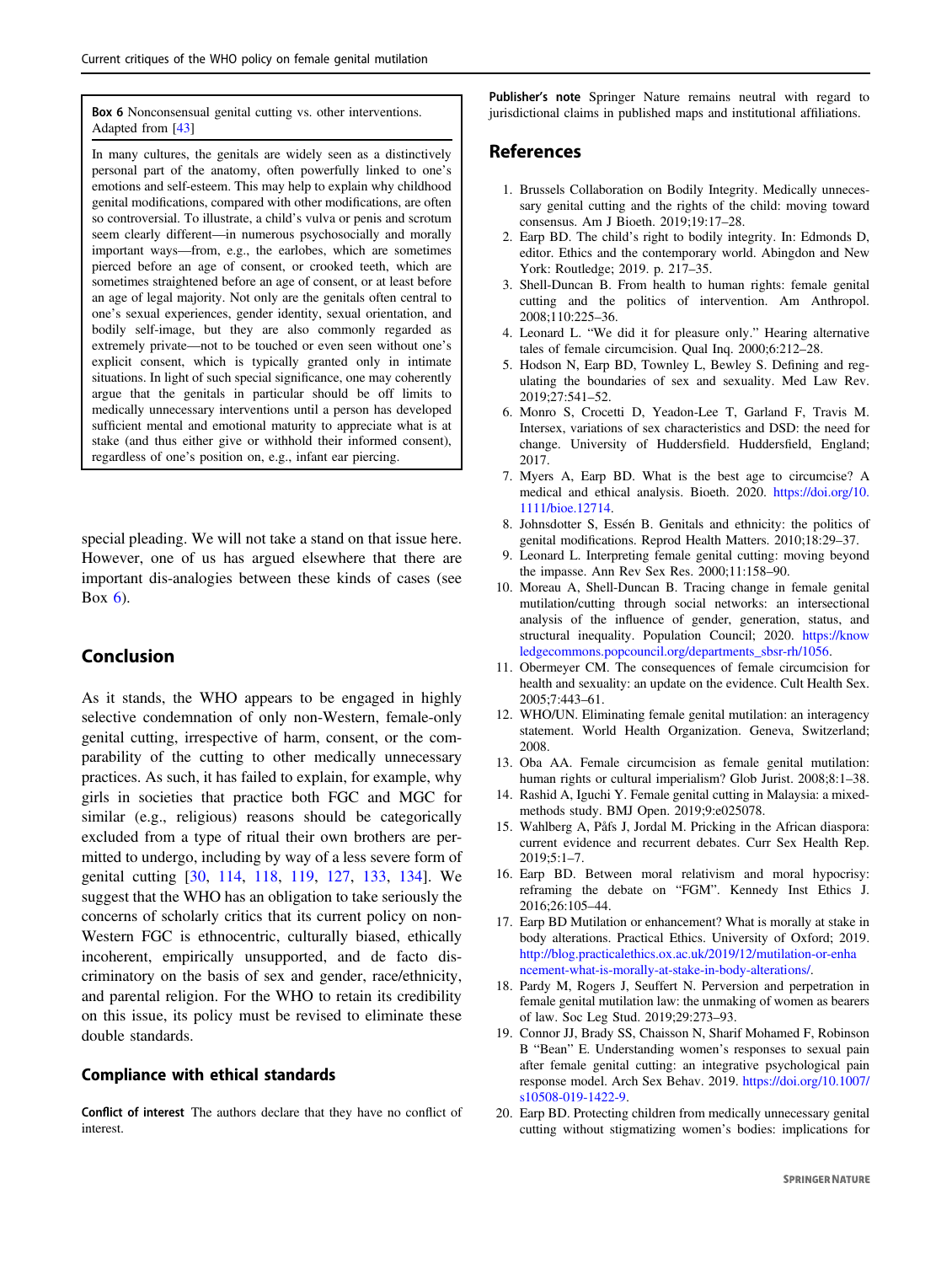<span id="page-11-0"></span>sexual pleasure and pain. Arch Sex Behav. 2020. [https://doi.org/](https://doi.org/10.1007/s10508-020-01633-x) [10.1007/s10508-020-01633-x.](https://doi.org/10.1007/s10508-020-01633-x)

- 21. Johnsdotter S. The growing demand in Europe for reconstructive clitoral surgery after female gential cutting: a looping effect of the dominant discourse? Droit et Cult. 2020;79:93–118.
- 22. Sharif Mohamed F, Wild V, Earp BD, Johnson-Agbakwu C, Abdulcadir J. Clitoral reconstruction after female genital mutilation/cutting: a review of surgical techniques and ethical debate. J Sex Med. 2020;17:531–42.
- 23. Villani M. Reconstructing sexuality after excision: the medical tools. Med Anthropol. 2020;39:269–81.
- 24. Vissandjée B, Denetto S, Migliardi P, Proctor J. Female genital cutting (FGC) and the ethics of care: community engagement and cultural sensitivity at the interface of migration experiences. BMC Int Health Hum Rts. 2014;14:1–10.
- 25. Boddy J. The normal and the aberrant in female genital cutting: shifting paradigms. HAU. 2016;6:41–69.
- 26. Shahvisi A, Earp BD. The law and ethics of female genital cutting. In: Creighton SM, Liao L-M, editors. Female genital cosmetic surgery: solution to what problem? Cambridge: Cambridge University Press; 2019. p. 58–71.
- 27. Liao L-M, Hegarty P, Creighton SM, Lundberg T, Roen K. Clitoral surgery on minors: an interview study with clinical experts of differences of sex development. BMJ Open. 2019;9:e025821.
- 28. Earp BD. Female genital mutilation and male circumcision: toward an autonomy-based ethical framework. Med Bioeth. 2015;5:89–104.
- 29. Ehrenreich N, Barr M. Intersex surgery, female genital cutting, and the selective condemnation of cultural practices. Harv Civ Rts-Civ Lib L Rev. 2005;40:71–140.
- 30. Johnsdotter S. Girls and boys as victims: asymmetries and dynamics in European public discourses on genital modifications in children. In: Fusaschi M, Cavatorta G, editors. FGM/C: from medicine to critical anthropology. Turin: Meti Edizioni; 2018. p. 31–50.
- 31. Njambi WN. Dualisms and female bodies in representations of African female circumcision: a feminist critique. Fem Theor. 2004;5:281–303.
- 32. Shweder RA. The goose and the gander: the genital wars. Glob Disc 2013;3:348–66.
- 33. Androus ZT. The United States, FGM, and global rights to bodily Integrity. In: The United States and Global Human Rights. University of Oxford; 2004. p. 1–7.
- 34. Hodžić S. Ascertaining deadly harms: aesthetics and politics of global evidence. Cult Anthropol. 2013;28:86–109.
- 35. Johansen REB, Diop NJ, Laverack G, Leye E. What works and what does not: a discussion of popular approaches for the abandonment of female genital mutilation. Obstet Gynec Int. 2013;348248:1–10.
- 36. Schein C, Gray K. The theory of dyadic morality: reinventing moral judgment by redefining harm. Pers Soc Psychol Rev. 2018;22:32–70.
- 37. Möller K. Male and female genital cutting: between the best interests of the child and genital mutilation. Ox J Leg Stud. 2020. <http://eprints.lse.ac.uk/102212/>.
- 38. Munzer SR. Examining nontherapeutic circumcision. Health Matrix. 2018;28:1–77.
- 39. Bruce L. A pot ignored boils on: sustained calls for explicit consent of intimate medical exams. HEC Forum. 2020. [https://](https://doi.org/10.1007/s10730-020-09399-4) [doi.org/10.1007/s10730-020-09399-4](https://doi.org/10.1007/s10730-020-09399-4).
- 40. Earp BD. Sex and circumcision. Am J Bioeth. 2015;15:43–5.
- 41. Earp BD. In defence of genital autonomy for children. J Med Ethics. 2016;42:158–63.
- 42. Earp BD, Darby R. Circumcision, sexual experience, and harm. U Penn J Int Law. 2017;37:1–57. (2-online)
- 43. Earp BD, Steinfeld R. Genital autonomy and sexual well-being. Curr Sex Health Rep. 2018;10:7–17.
- 44. O'Connell HE, Sanjeevan KV, Hutson JM. Anatomy of the clitoris. J Urol. 2005;174:1189–95. (4 Part 1)
- 45. Abdulcadir J, Botsikas D, Bolmont M, Bilancioni A, Djema DA, Bianchi Demicheli F, et al. Sexual anatomy and function in women with and without genital mutilation: a cross-sectional study. J Sex Med. 2016;13:226–37.
- 46. Ahmadu FS, Shweder RA. Disputing the myth of the sexual dysfunction of circumcised women. Anthropol Today. 2009;25:14–17.
- 47. Catania L, Abdulcadir O, Puppo V, Verde JB, Abdulcadir J, Abdulcadir D. Pleasure and orgasm in women with female genital mutilation/cutting (FGM/C). J Sex Med. 2007;4:1666–78.
- 48. Berg RC, Denison E. Does female genital mutilation/cutting (FGM/C) affect women's sexual functioning? A systematic review of the sexual consequences of FGM/C. Sex Res Soc Pol. 2012;9:41–56.
- 49. Bossio JA, Pukall CF. Attitude toward one's circumcision status is more important than actual circumcision status for men's body image and sexual functioning. Arch Sex Behav. 2018;47:771–81.
- 50. Bleustein CB, Fogarty JD, Eckholdt H, Arezzo JC, Melman A. Effect of neonatal circumcision on penile neurologic sensation. Urology. 2005;65:773–7.
- 51. Bossio JA, Pukall CF, Steele SS. Examining penile sensitivity in neonatally circumcised and intact men using quantitative sensory testing. J Urol. 2016;195:1848–53.
- 52. Sorrells ML, Snyder JL, Reiss MD, Eden C, Milos MF, Wilcox N, et al. Fine-touch pressure thresholds in the adult penis. BJU Int. 2007;99:864–9.
- 53. Earp BD. Infant circumcision and adult penile sensitivity: implications for sexual experience. Trends Urol Men Health. 2016;7:17–21.
- 54. Cold CJ, Taylor JR. The prepuce. BJU Int. 1999;83:34–44.
- 55. Fahmy MAB. Normal and abnormal prepuce. Cham: Springer International Publishing; 2020.
- 56. Ball PJ. A survey of subjective foreskin sensation in 600 intact men. In: Bodily integrity and the politics of circumcision. New York: Springer; 2006. p. 177–188.
- 57. Runacres SA, Wood PL. Cosmetic labiaplasty in an adolescent population. J Pediatr Adol Gynec. 2016;29:218–22.
- 58. Svoboda JS. Nontherapeutic circumcision of minors as an ethically problematic form of iatrogenic injury. AMA J Ethics. 2017;19:815–24.
- 59. Rahman S. Female sexual dysfunction among Muslim women: increasing awareness to improve overall evaluation and treatment. Sex Med Rev. 2018;6:535–47.
- 60. Gruenbaum E. Socio‐cultural dynamics of female genital cutting: research findings, gaps, and directions. Cult Health Sex. 2005;7:429–41.
- 61. Obiora LA. Bridges and barricades: rethinking polemics and intransigence in the campaign against female circumcision. Case West Res Law Rev. 1996;47:275–378.
- 62. Manne K. Down girl: the logic of misogyny. Oxford: Oxford University Press; 2017.
- 63. Mende J. Normative and contextual feminism. Lessons from the debate around female genital mutilation/cutting. Gend Forum. 2018;2018:47–69.
- 64. Minow M. About women, about culture: about them, about us. Daedalus. 2000;129:125–145.
- 65. Manderson L. Local rites and body politics: tensions between cultural diversity and human rights. Int Fem J Pol. 2004;6:285–307.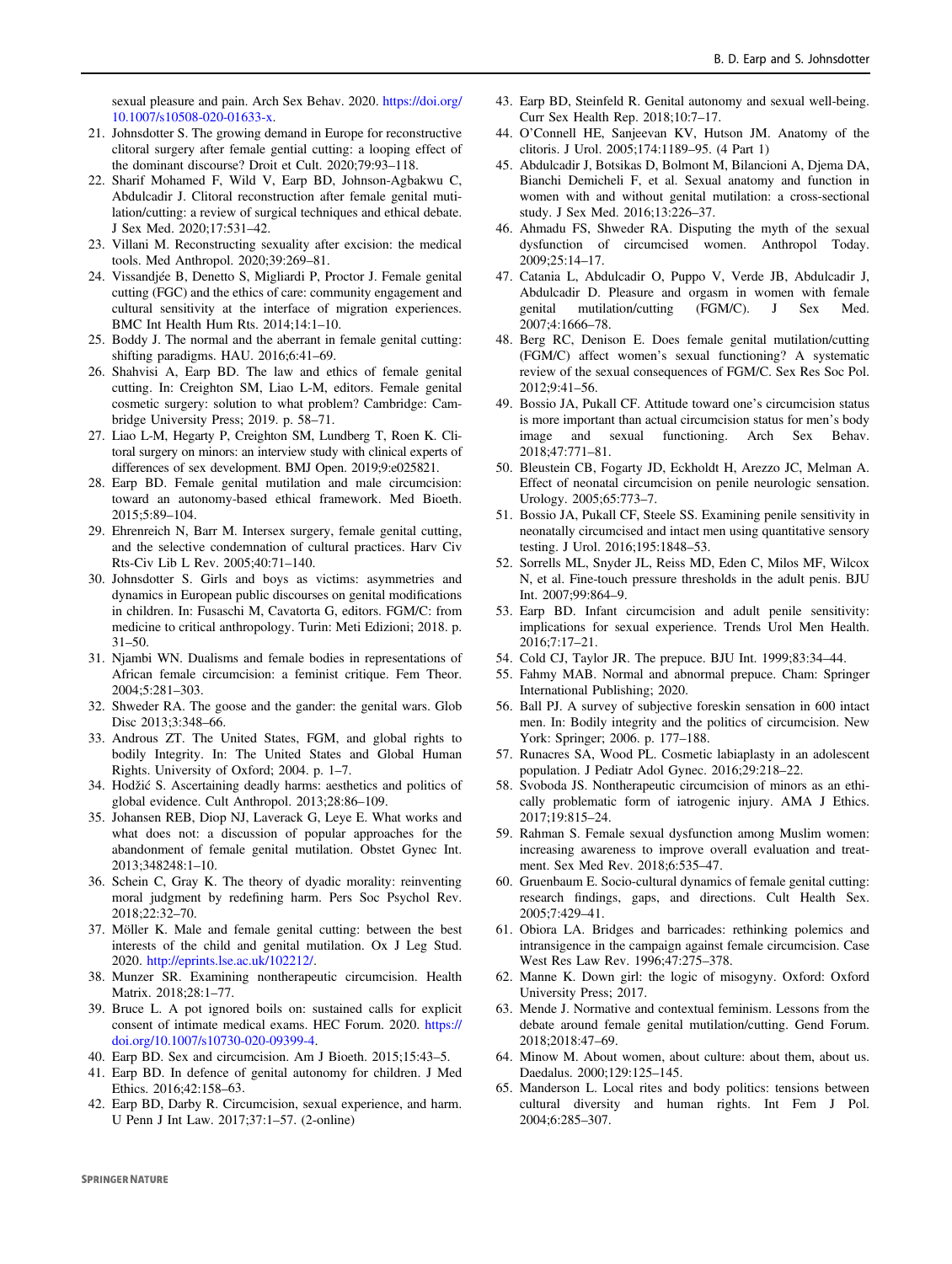- <span id="page-12-0"></span>66. Shweder RA. "What about female genital mutilation?" And why understanding culture matters in the first place. In: Shweder RA, Minow M, Markus HR, editors. Engaging cultural differences: the multicultural challenge in liberal democracies. New York: Russel Sage Foundation Press; 2002. p. 216–251.
- 67. Earp BD, Sardi L, Jellison W. False beliefs predict increased circumcision satisfaction in a sample of US American men. Cult Health Sex. 2018;20:945–59.
- 68. La Barbera MC. Ban without prosecution, conviction without punishment, and circumcision without cutting: a critical appraisal of anti-FGM laws in Europe. Glob Jurist. 2017;17:20160012.
- 69. Shahvisi A, Why UK. doctors should be troubled by female genital mutilation legislation. Clin Ethics. 2017;12:102–8.
- 70. Boddy J. Civilizing women: British crusades in colonial Sudan. Princeton: Princeton University Press; 2007.
- 71. Njambi WN. Colonizing bodies: a feminist science studies critique of anti-FGM discourse. Doctoral Dissertation. Blacksburg, VA: Virginia Tech; 2000.
- 72. Abdulcadir J, Ahmadu FS, Essen B, Gruenbaum E, Johnsdotter S, Johnson MC, et al. Seven things to know about female genital surgeries in Africa. Hastings Cent Rep. 2012;42:19–27.
- 73. Caldwell JC, Orubuloye IO, Caldwell P. Male and female circumcision in Africa from a regional to a specific Nigerian examination. Soc Sci Med. 1997;44:1181–93.
- 74. Robertson CC, James SM. Genital cutting and transnational sisterhood: disputing U.S. Polemics. Chicago: University of Illinois Press; 2002.
- 75. DeLaet DL. Framing male circumcision as a human rights issue? Contributions to the debate over the universality of human rights. J Hum Rts. 2009;8:405–26.
- 76. Earp BD, Steinfeld R. Gender and genital cutting: a new paradigm. In: Barbat TG, editor. Gifted women, fragile Men. Brussels: ALDE Group-EU Parliament; 2017.
- 77. Douglas M, Nyembezi A. Challenges facing traditional male circumcision in the Eastern Cape. Human Sciences Research Council. 2015. [http://www.hsrc.ac.za/en/events/seminars/cha](http://www.hsrc.ac.za/en/events/seminars/challenges-eastern-cape-province) [llenges-eastern-cape-province](http://www.hsrc.ac.za/en/events/seminars/challenges-eastern-cape-province).
- 78. Andro A, Lesclingand M, Grieve M, Reeve P. Female genital mutilation. Overview and current knowledge. Population. 2016;71:215–96.
- 79. Wilcken A, Keil T, Dick B. Traditional male circumcision in eastern and southern Africa: a systematic review of prevalence and complications. Bull World Health Organ. 2010;88:907–14.
- 80. Boyle GJ, Goldman R, Svoboda JS, Fernandez E. Male circumcision: pain, trauma and psychosexual sequelae. J Health Psychol. 2002;7:329–43.
- 81. Darby R. A surgical temptation: the demonization of the foreskin and the rise of circumcision in Britain. Chicago: University of Chicago Press; 2005.
- 82. Fox M, Thomson M. HIV/AIDS and male circumcision: discourses of race and masculinity. In: Fineman MA, Thomson M, editors. Exploring masculinities. Farnham, UK: Ashgate; 2016. p. 97–113.
- 83. Schlegel A, Barry H. Pain, fear, and circumcision in boys' adolescent initiation ceremonies. Cross-Cult Res. 2017;1:1–29.
- 84. Ahmadu F. Male and female circumcision among the mandinka of the Gambia: understanding the dynamics of traditional dualsex systems in a contemporary African society. Saarbrücken: LAP LAMBERT Academic Publishing; 2016.
- 85. Clarence-Smith WG. Islam and female genital cutting in Southeast Asia: the weight of the past. FJEM. 2008;3:14–22.
- 86. Newland L. Female circumcision: Muslim identities and zero tolerance policies in rural West Java. Women's Stud Int Forum. 2006;29:394–404.
- 87. Baumeister RF, Twenge JM. Cultural suppression of female sexuality. Rev Gen Psychol. 2002;6:166–203.
- 88. Vestbostad E, Blystad A. Reflections on female circumcision discourse in Hargeysa, Somaliland: purified or mutilated? Afr J Reprod Health. 2014;18:22–35.
- 89. Abathun AD, Sundby J, Ali Gele A. Attitude toward female genital mutilation among Somali and Harari people, Eastern Ethiopia. Int J Women's Health. 2016;8:557–69.
- 90. Thomas LM. "Ngaitana (I will circumcise myself)": the gender and generational politics of the 1956 ban on clitoridectomy in Meru, Kenya. Gend Hist. 1996;8:338–63.
- 91. UNICEF. Female genital mutilation/cutting: a statistical overview and exploration of the dynamics of change. Reprod Health Matters. 2013;21:184–90.
- 92. Varol N, Turkmani S, Black K, Hall J, Dawson A. The role of men in abandonment of female genital mutilation: a systematic review. BMC Pub Health. 2015;15:1034.
- 93. Johnsdotter S, Essén B Deinfibulation contextualized: delicacies of shared decision-making in the clinic. Arch Sex Behav. 2020. <https://doi.org/10.1007/s10508-020-01676-0>.
- 94. Latham S. The campaign against female genital cutting: empowering women or reinforcing global inequity? Ethics Soc Welf. 2016;10:108–21.
- 95. Merli C. Male and female genital cutting among Southern Thailand's Muslims: rituals, biomedical practice and local discourses. Cult Health Sex. 2010;12:725–38.
- 96. Merli C. Sunat for girls in southern Thailand: its relation to traditional midwifery, male circumcision and other obstetrical practices. FJEM. 2008;3:32–41.
- 97. Earp BD. Systems thinking in gender and medicine. J Med Ethics. 2020;46:225–6.
- 98. Dekkers W, Hoffer C, Wils J-P. Bodily integrity and male and female circumcision. Med Health Care Philos. 2005;8:179–91.
- 99. Wynter S. "Genital mutilation" or "symbolic birth?" Female circumcision, lost origins, and the aculturalism of feminist/western thought. Case West Res Law Rev. 1997;47:501–52.
- 100. Yount KM, Cheong YF, Grose RG, Hayford SR. Community gender systems and a daughter's risk of female genital mutilation/cutting: multilevel findings from Egypt. PLOS ONE. 2020;15:e0229917.
- 101. Benatar D. Why do Jewish egalitarians not circumcise their daughters? Jew Aff. 2008;63:21–23.
- 102. Cohen SJ. Why aren't Jewish women circumcised? Gend Hist. 1997;9:560–578.
- 103. Kimmel MS. The kindest un-cut: feminism, Judaism, and my son's foreskin. Tikkun. 2001;16:43–8.
- 104. Silverman EK. Anthropology and circumcision. Annu Rev Anthropol. 2004;33:419–45.
- 105. Grande E. Hegemonic human rights: the case of female circumcision. A call for taking multiculturalism seriously. Arch Antropol Mediterr. 2009;12:11–27.
- 106. Ahmadu FS. Rites and wrongs: an insider/outsider reflects on power and excision. In: Shell-Duncan B, Hernlund Y, editors. Female "circumcision" in Africa: culture, controversy, and change. Boulder: Lynne Rienner Publishers; 2000. p. 283–315.
- 107. Knight M. Curing cut or ritual mutilation? Some remarks on the practice of female and male circumcision in Graeco-Roman Egypt. Isis. 2001;92:317–38.
- 108. Oyewumi O. Conceptualizing gender: the eurocentric foundations of feminist concepts and the challenge of African epistemologies. JENdA. 2002;2:1–5.
- 109. Mire S. We won't eradicate FGM if we keep misunderstanding its history. The Guardian. 2020. [https://www.theguardian.com/](https://www.theguardian.com/commentisfree/2020/mar/09/eradicate-fgm-misunderstanding-history) [commentisfree/2020/mar/09/eradicate-fgm-misunderstanding](https://www.theguardian.com/commentisfree/2020/mar/09/eradicate-fgm-misunderstanding-history)[history](https://www.theguardian.com/commentisfree/2020/mar/09/eradicate-fgm-misunderstanding-history).
- 110. Berer M. The history and role of the criminal law in anti-FGM campaigns: is the criminal law what is needed, at least in